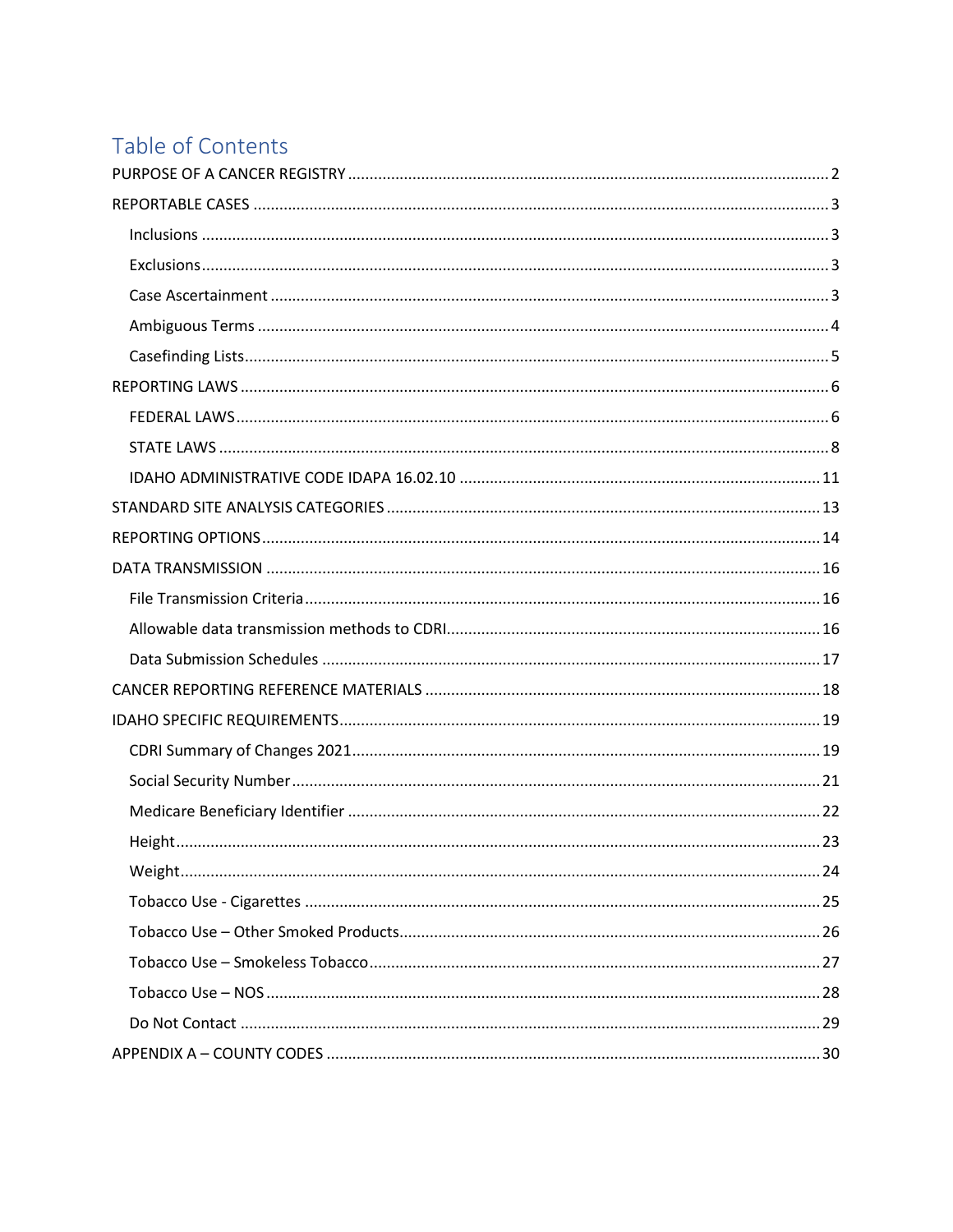# **PURPOSE OF A CANCER REGISTRY**

<span id="page-1-0"></span>Population-based cancer registries are essential for assessing the extent of cancer burden in a specified geographic area. The Cancer Data Registry of Idaho (CDRI) is a population-based cancer registry that collects incidence and survival data on all cancer patients who reside in the state of Idaho or who are diagnosed and/or treated for cancer in the state of Idaho. The goals of the CDRI are to:

- determine the incidence of cancer in the state of Idaho with respect to geographic, demographic, and social characteristics;
- monitor trends and patterns of cancer incidence over time;
- identify high risk populations;
- maintain a database that serves as a resource in conducting epidemiologic studies;
- provide data to assist public health officials, hospital administrators, and physicians to effectively plan services, prioritize health resource allocations and develop and measure prevention and intervention strategies.

CDRI was established in 1969 and became population-based in 1971. The Idaho State Legislature has provided guidelines for the establishment, requirements, and funding of the statewide cancer registry. The operations of the registry are mandated by Idaho Code 57-1703 through 57-1707 and Idaho Administrative Code IDAPA 16.02.10 section 07. Funding is appropriated in Idaho Code 57-1701 and 63- 2520, which delineates less than one percent of the cigarette tax to be dedicated to fund the statewide cancer registry. CDRI also receives funding through a cooperative agreement from the National Program of Central Registries at the Centers for Disease Control and Prevention (CDC) and a contract from the National Cancer Institute to participate in the Surveillance, Epidemiology, and End-Results (SEER) Program. These funds support CDRI to maintain timely, complete and accurate cancer data for the purposes outlined above.

Each Idaho hospital, outpatient surgery center, and pathology laboratory is responsible for the complete ascertainment of all data on cancer diagnoses and treatments provided in its facility within six months of diagnosis. Sources for identifying eligible cases include: hospitals, outpatient surgery centers, private pathology laboratories, free-standing radiation centers, physicians (for patients not receiving cancer diagnoses and/or treatment in the above sources), death certificates, and other state cancer registries reporting an Idaho resident with cancer (as negotiated).

When a cancer case is reported from more than one source, the information is consolidated into one record.

**All cancer cases diagnosed or treated with cancer, in an in-patient or out-patient setting, must be reported to the Cancer Data Registry of Idaho (CDRI).**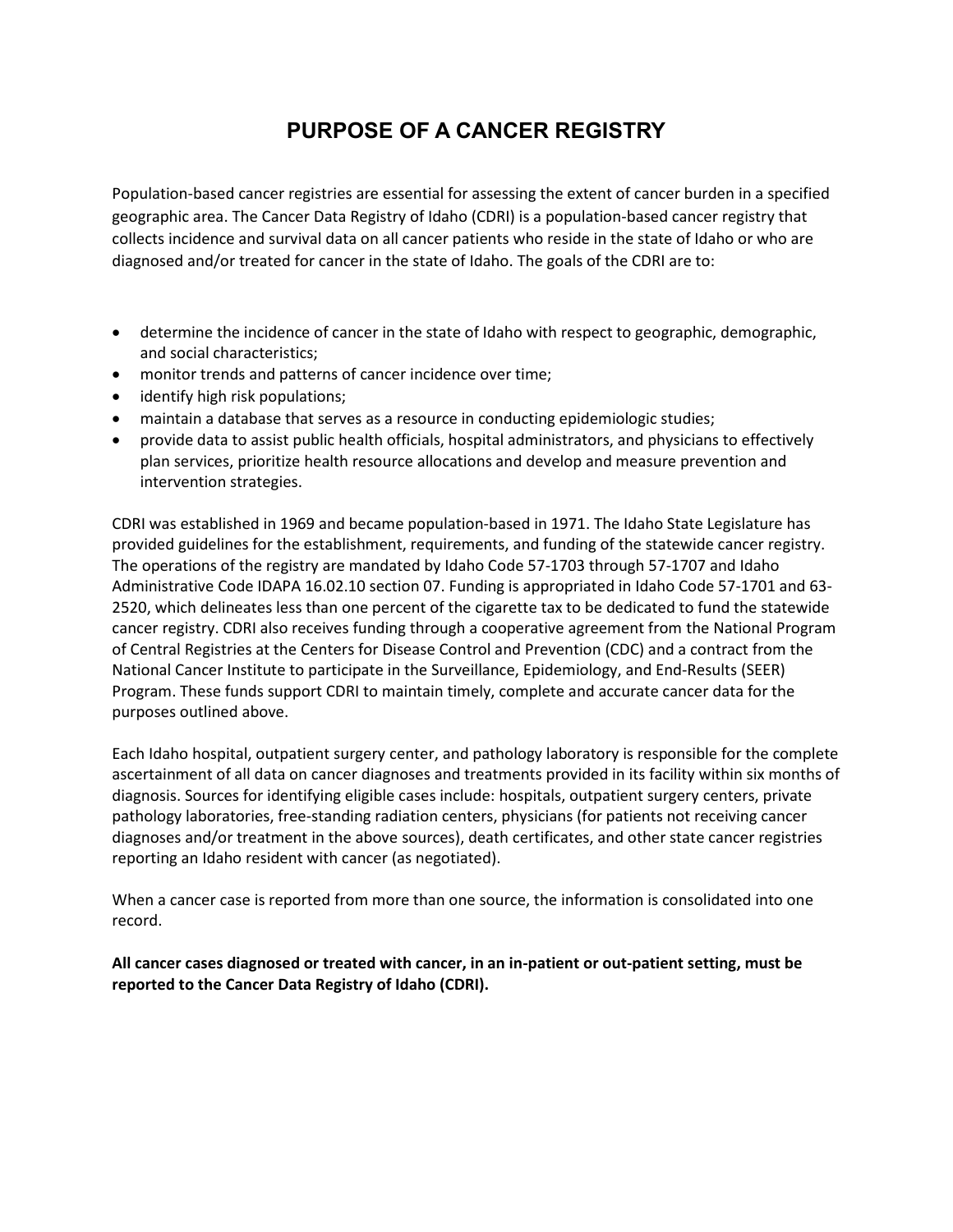# **REPORTABLE CASES**

### <span id="page-2-1"></span><span id="page-2-0"></span>*Inclusions*

All in-situ or malignant neoplasms to include carcinoma, sarcoma, melanoma (and other nonepithelial malignancies of the skin), lymphoma, and leukemia, diagnosed by histology, imaging, laboratory testing, clinical observation, autopsy, or suspicious by cytology are required to be reported to CDRI. Also reportable are benign and borderline tumors of the central nervous system (brain, spinal cord, meninges) and intracranial structures (cranial nerves, pineal gland, pituitary gland).

#### *Hospital non-analytic cases are reportable to CDRI.*

Intraepithelial neoplasia cases are reportable except for cervical intraepithelial neoplasia (CIN  $III)^1$ .

Patients with a cancer related cause of death who expire at your facility are reportable even if no cancer diagnosis or treatment was administered at the facility. Registrars can call CDRI staff to determine if the expired patient has already been reported to determine if the case must be reported by the facility where the patient expired.

### <span id="page-2-2"></span>*Exclusions*

- neoplasms, malignant, NOS of the skin (8000/2 8005/3)
- epithelial carcinomas of the skin except when occurring on mucous membranes
- cervix in-situ $<sup>1</sup>$ </sup>

### <span id="page-2-3"></span>*Case Ascertainment*

Sources to identify cases to report include:

- medical record disease index
- pathology laboratory (inpatient and outpatient)
- radiation treatment logs
- surgery logs
- imaging (in-patient and out-patient)

<sup>1</sup> In addition to cervix in-situ (CIN III) the Commission on Cancer does not require reporting of intraepithelial neoplasia, grade III, of the prostate (PIN III), vulva (VIN III), vagina (VAIN III), and anus (AIN III). Idaho Code only excludes cervix in-situ, leaving all other intraepithelial neoplasias reportable.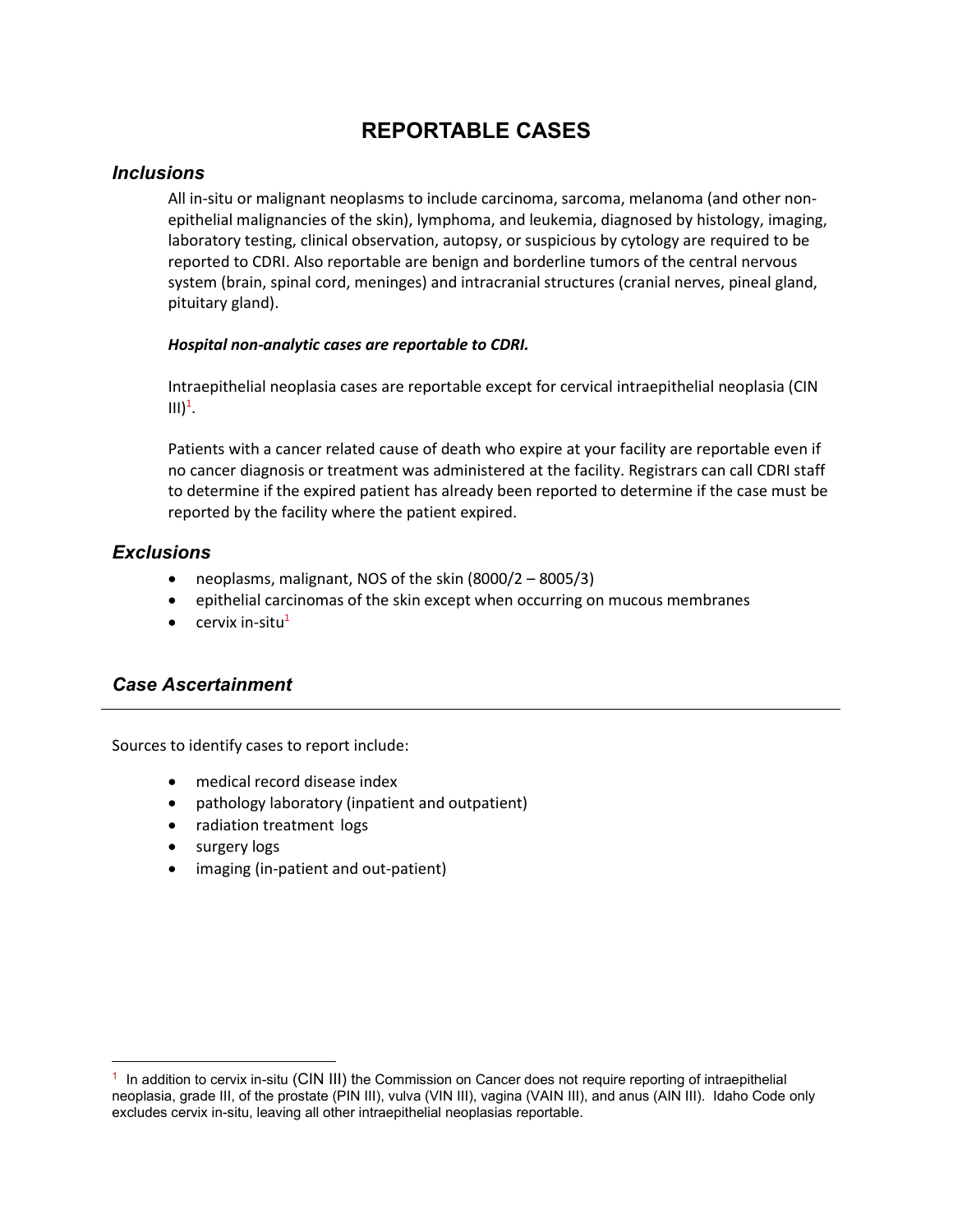### <span id="page-3-0"></span>*Ambiguous Terms*

**These terms DO constitute** 

**a cancer diagnosis:**

| Apparent(ly)    | Most likely       | Cannot I |
|-----------------|-------------------|----------|
| Appears to      | Presumed          | Equivoca |
| Comparable with | Probable          | Possible |
| Compatible with | Suspect(ed)       | Potentia |
| Consistent with | Suspicious (for)  | Questio  |
| Favor(s)        | <b>Typical of</b> | Rule out |

Malignant appearing and subsets of the Suggests

Neoplasm

(only for C70.0 – C72.9, C75.1 – C75.3)

for non-malignant primary intracranial and central nervous system tumors only.

Tumor

**These terms DO NOT** 

**constitute a cancer diagnosis:**

Cannot be ruled out

Equivocal

Potentially malignant

Questionable

Rule out

Worrisome

**Exception:** If a cytology is reported as suspicious, do not interpret it as a diagnosis of cancer. Abstract the case only if a positive biopsy or a physician's clinical impression of cancer supports the cytology findings.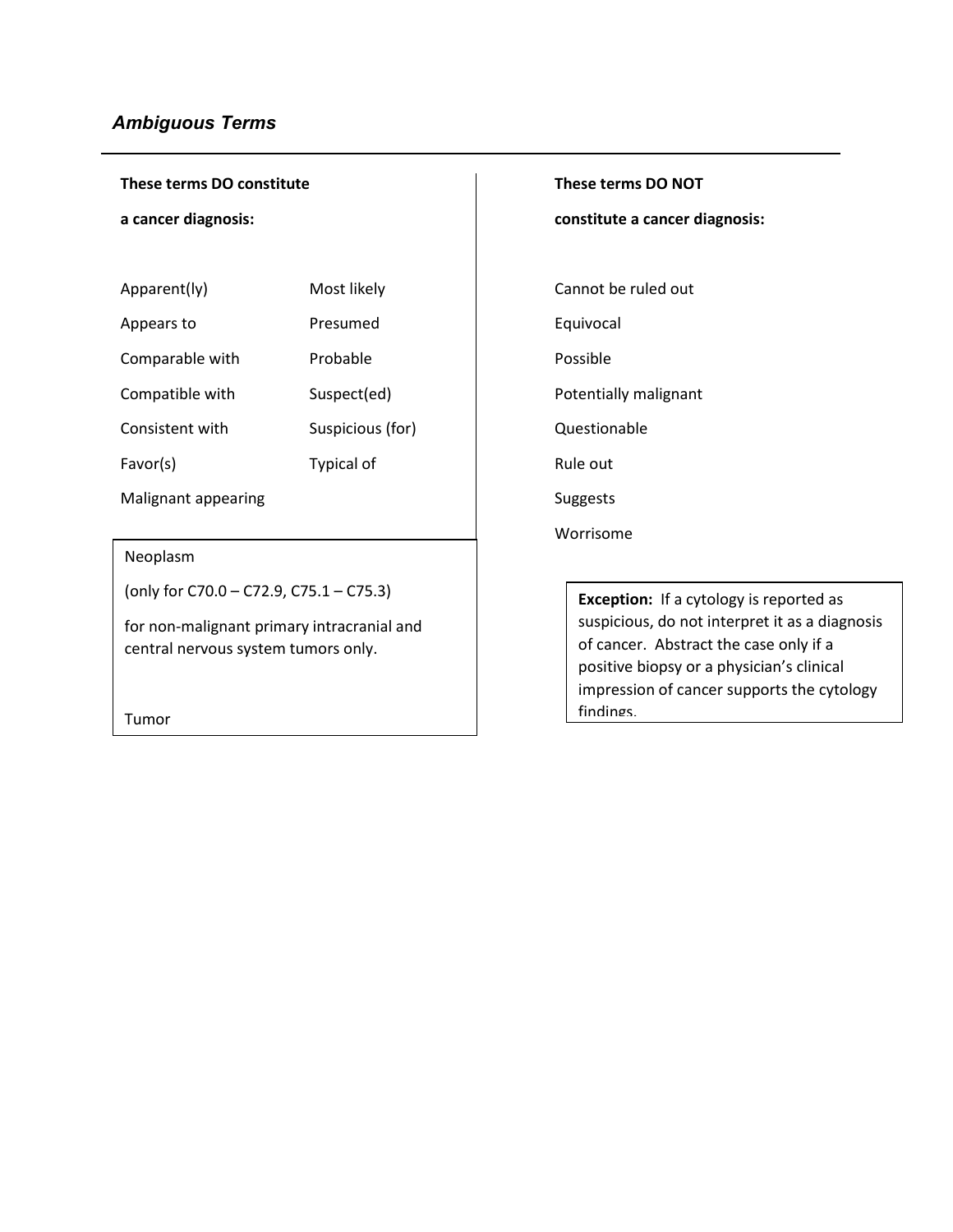### <span id="page-4-0"></span>*Casefinding Lists*

The Cancer Data Registry of Idaho (CDRI) utilizes the SEER – ICD-10-CM codes to create casefinding lists to identify reportable cases. For the most current ICD-10-CM codes for Reportable Neoplasms, please visit <https://seer.cancer.gov/tools/casefinding/>

The ICD-10-CM codes on the Supplemental List may be used to improve casefinding for benign brain and CNS, hematopoietic neoplasms and other reportable diseases, but it is not required.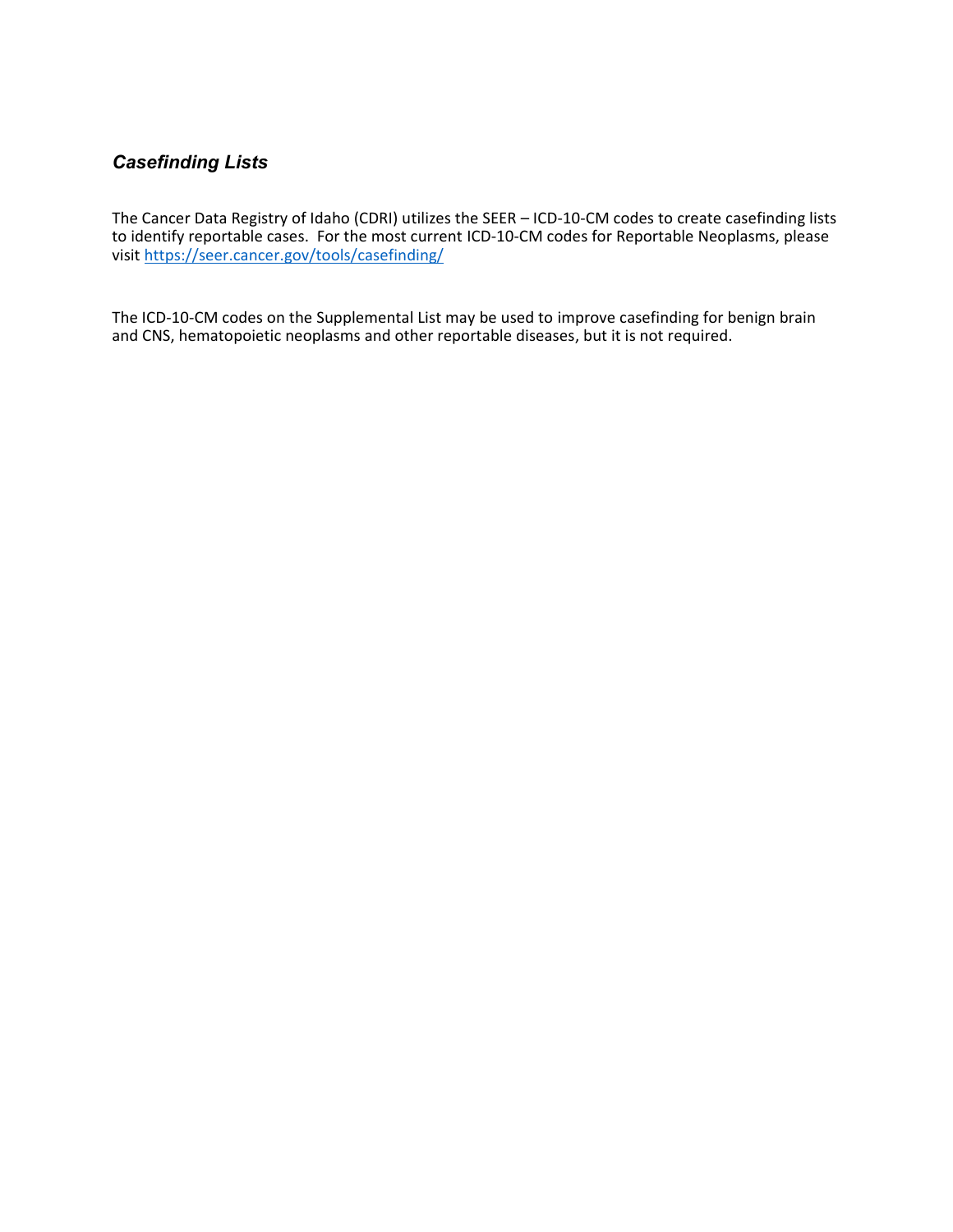# <span id="page-5-0"></span>**REPORTING LAWS**

### <span id="page-5-1"></span>*FEDERAL LAWS*

#### **HIPAA:**

The Health Insurance Portability and Accountability act of 1996 (HIPAA) became law April 14, 2001 and most organizations have until April 14, 2003 to comply. Healthcare providers may have questions regarding how this new law impacts cancer reporting.

HIPAA regulations only minimally impact current state cancer reporting procedures. Specifically,

**HIPAA allows for the reporting of identifiable cancer data to public health entities without a Business Associate Agreement. Because the Cancer Data Registry of Idaho (CDRI) falls under the definition of a public health entity, HIPAA allows your facility to continue to report data to us in compliance with state law. Written informed consent from cancer patients reported to public health entities is not required under HIPAA; rather hospitals and physicians must simply document that reporting has occurred.** 

HIPAA privacy regulations indicate that protected health information shall not be disclosed without the written, informed consent of the individual. However, there are several exemptions to this rule to allow for disclosures. One of those exemptions are for public health purposes. The "public health" exemption states that a covered entity may disclose protected health information without specific, individual consent to a "public health authority that is authorized by law to collect and receive such information for the purpose of preventing and controlling disease, injury, or disability, including…reporting of disease… and the conduct of public health surveillance…".<sup>2</sup>

A public health authority is defined as an agency or authority of the United States, a State, a territory, a political subdivision of a State or territory, or an Indian tribe, or a person or entity acting under a grant of authority from or contract with such public agency…that is responsible for public health matters as part of its official mandate.<sup>3</sup>

<sup>2</sup> 45 C.F.R. § 164.512(b)(1)(i)(2201).

<sup>3</sup> 45 C.F.R. § 164.501 (2001).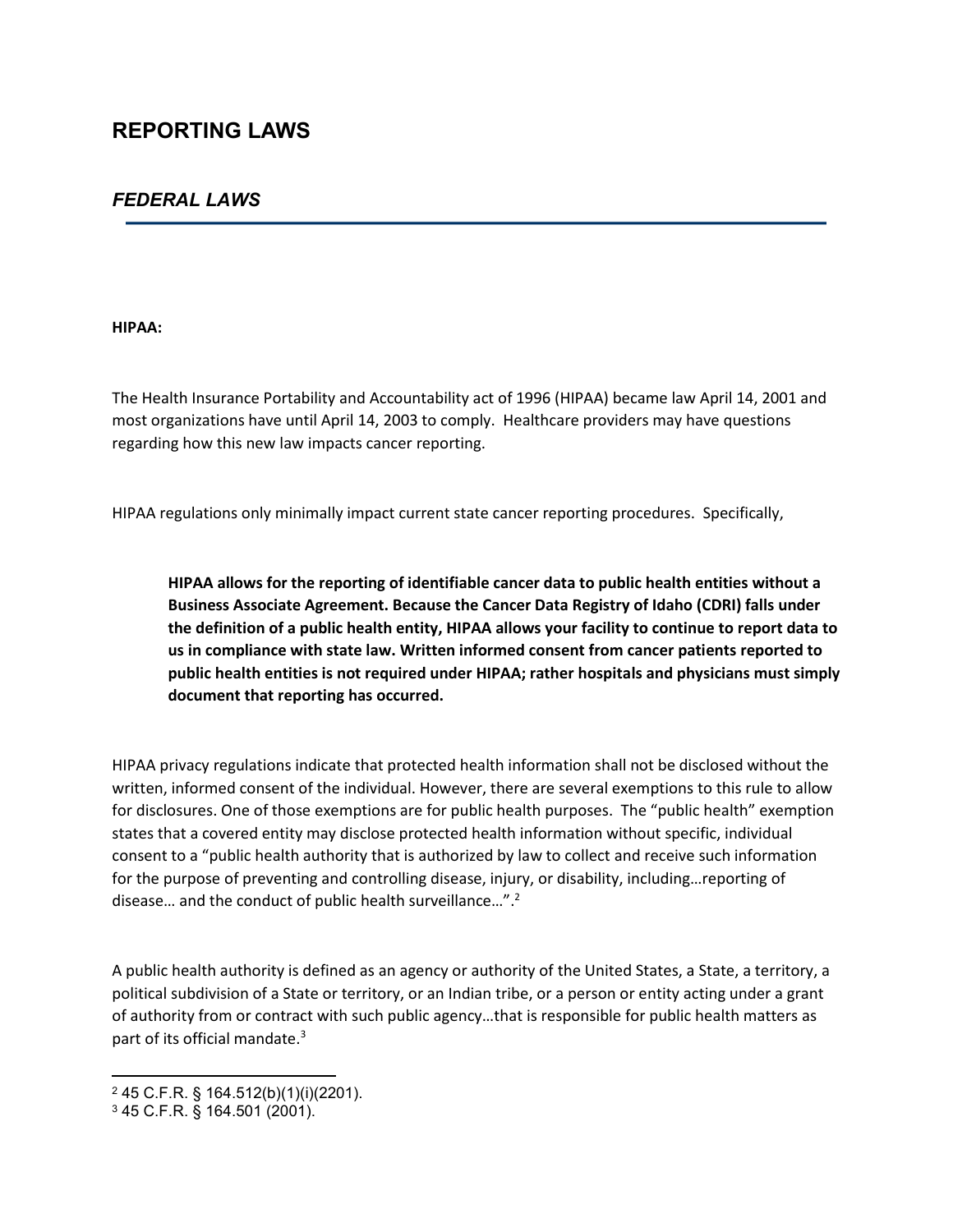Within this section is a copy of the Idaho Code and Idaho Rules and Regulations authorizing cancer as a reportable disease. The Idaho Hospital Association contracts with the Idaho Department of Health and Welfare to operate the statewide cancer registry under Contract No. HC282200 and, therefore, is considered a public health authority for purposes of statewide cancer reporting.

#### **Public Law 102-515 - Cancer Registries Amendment Act**

The National Program of Cancer Registries (NPCR) supports central, population-based cancer registries in 46 states, the District of Columbia, and 3 U.S. territories. Collectively, NPCR registries gather data on cancer cases occurring among 96% of the nation's population. The NPCR complements the National Cancer Institute's Surveillance, Epidemiology, and End Results (SEER) program; together, these programs collect cancer data for the entire U.S. population. The Cancer Registries Amendment Act authorized the Centers for Disease Control and Prevention (CDC) to establish and administer the NPCR. The Cancer Data Registry of Idaho receives partial funding from CDC under NPCR.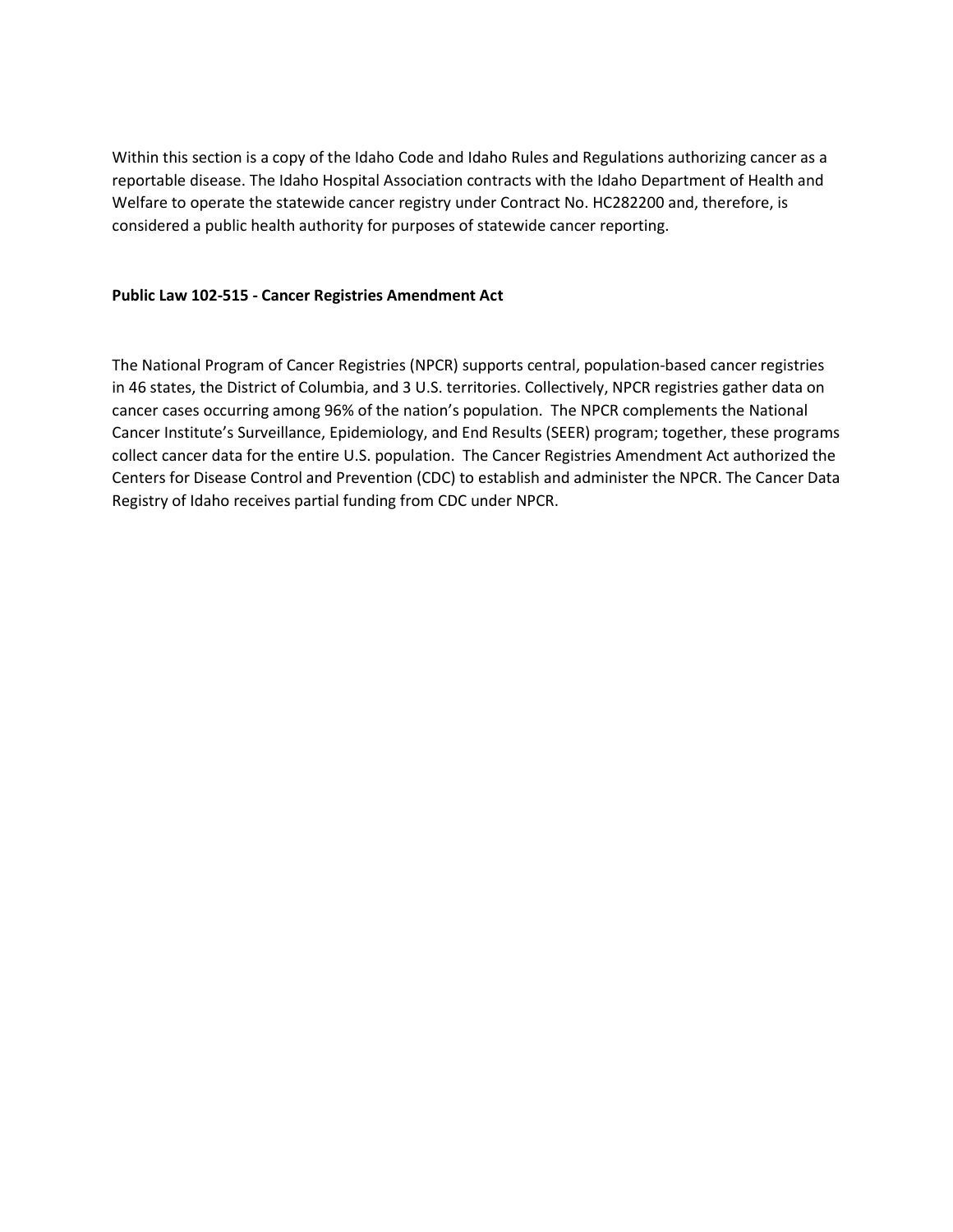### <span id="page-7-0"></span>*STATE LAWS*

#### **IDAHO CODE**

#### **57-1703. Cancer registry - Definitions**.

(1) "Cancer" means all in-situ or malignant neoplasms diagnosed by histology, radiology, laboratory testing, clinical observation, autopsy or suggestible by cytology, but excluding basal cell and squamous cell carcinoma of the skin unless occurring on a mucous membrane and excluding in-situ neoplasms of the cervix.

(2) "Reportable benign tumors" means noncancerous neoplasms occurring in the brain, meninges, pineal gland or pituitary gland.

(3) "Confidential information" refers to information which may identify a cancer patient, health care facility or health care provider.

(4) "Contractor" means that individual, partnership, corporation or other entity performing cancer registry services under a contractual agreement with the department.

(5) "Department" means the Idaho Department of Health and Welfare.

(6) "Population-based" refers to all cancers and reportable benign tumors diagnosed and/or treated within the state of Idaho by hospitals or other facilities providing screening, diagnostic or therapeutic services to patients with respect to cancer, and from physicians, surgeons, and all other health care providers diagnosing or providing treatment for cancer patients. (1999)

#### **57-1704. Establishment of cancer registry**.

(1) The department, or an authorized contractor of the department, shall maintain a uniform statewide population-based cancer registry system for the collection of data pertaining to the incidence, prevalence, management, survival, mortality, geographic distribution and risk factors associated with cancer and reportable benign tumors.

(2) All cancers and reportable benign tumors diagnosed or treated in the state shall be reported to the department or the authorized contractor of the department.

(3) Data reported to the cancer registry shall be available for use in aggregate form for analysis, bench marking, and reports of Idaho's cancer incidence, prevalence, management, survival, mortality, health status, geographic distribution, and risk factors in comparison to the nation. (1995)

#### **57-1705. Participation in program**.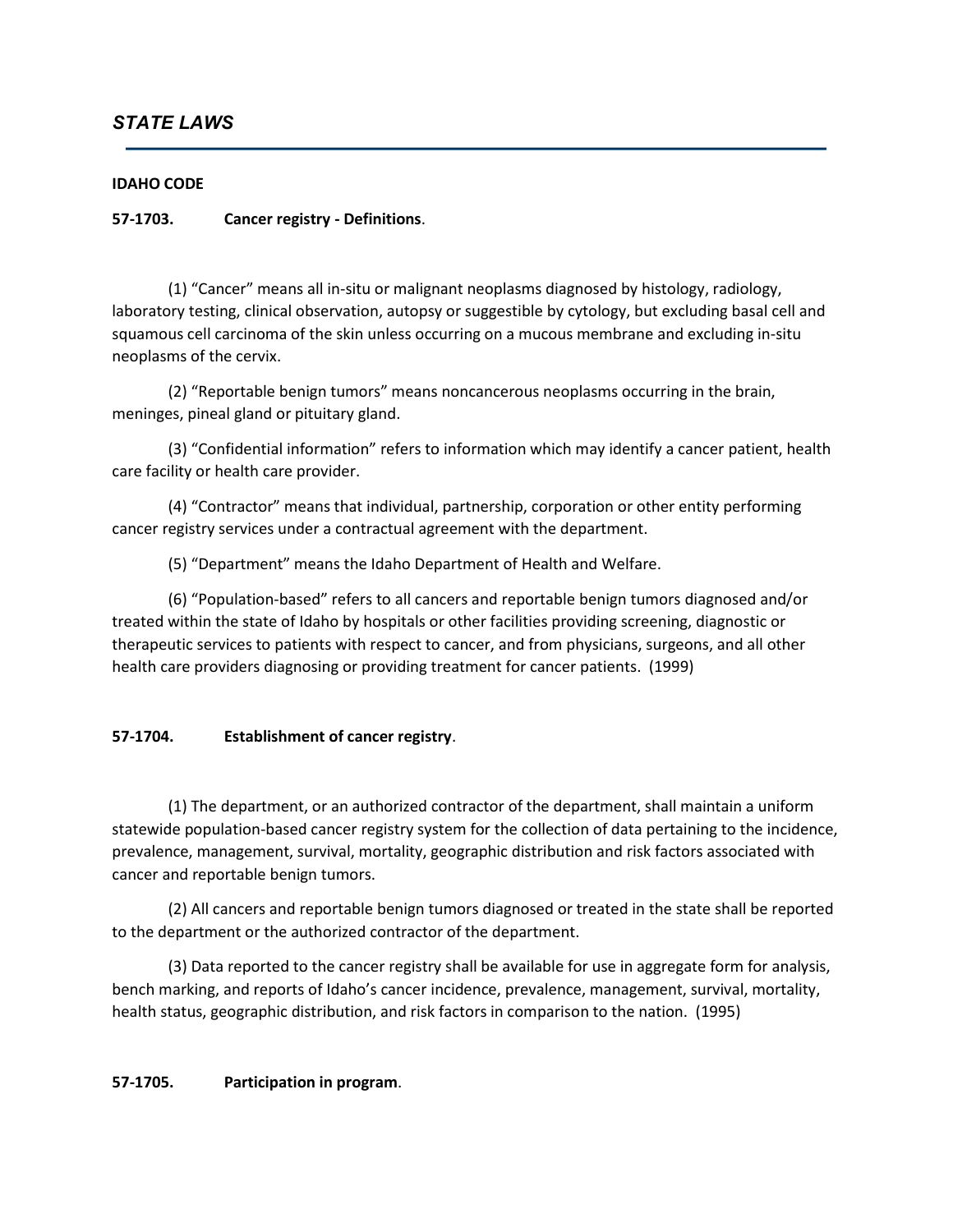(1) Primary reporting:

(a) Any hospital, outpatient surgery center, radiation treatment center, or treatment clinic diagnosing and/or treating a patient with cancer or a reportable benign tumor, on an inpatient or outpatient basis, shall report each case of cancer or a reportable benign tumor to the department or the authorized contractor of the department within one hundred and eighty (180) days of diagnosis.

(b) Independent pathology and cytology laboratories shall report each diagnosis of cancer or a reportable benign tumor to the department or the authorized contractor within one hundred and eighty (180) days of specimen analysis.

(2) Secondary reporting: In the event that a case of cancer or reportable benign tumor was not diagnosed or treated within a hospital, outpatient surgery center, radiation treatment center, or treatment clinic, the department or authorized contractor may request the case to be reported by a physician's office.

(3) Each report of cancer or reportable benign tumor shall include information as defined by the department or the authorized contractor.

(4) The department or authorized contractor of the department shall have physical access to all records which would identify reportable cases and/or establish characteristics, treatment or medical status of reportable cases in the event that there has been a failure to report as delineated in subsections (1), (2), and (3) of this section or for the purposes of subsequent quality control studies and research projects conducted by the department or authorized contractor.

(5) Nothing in this chapter shall prevent the department or authorized contractor from identifying and reporting cases using data linkages with death records, statewide cancer registries, and other potential sources. (1995)

### **57-1706. Confidentiality**.

(1) The department and authorized contractor will take measures to ensure that all identifying information is kept confidential.

(2) The department and authorized contractor may enter into agreements to exchange confidential information with other states' cancer registries in order to obtain complete reports of Idaho residents diagnosed or treated in other states and to provide information to other states regarding their residents diagnosed or treated in Idaho.

(3) The department and authorized contractor may furnish confidential information to other cancer registries, federal cancer control programs, or health researchers in order to collaborate research studies. Disclosure of confidential information for research purposes must comply with policies and protocols of the department and/or authorized contractor of the department. (1995)

**57-1707. Liability**.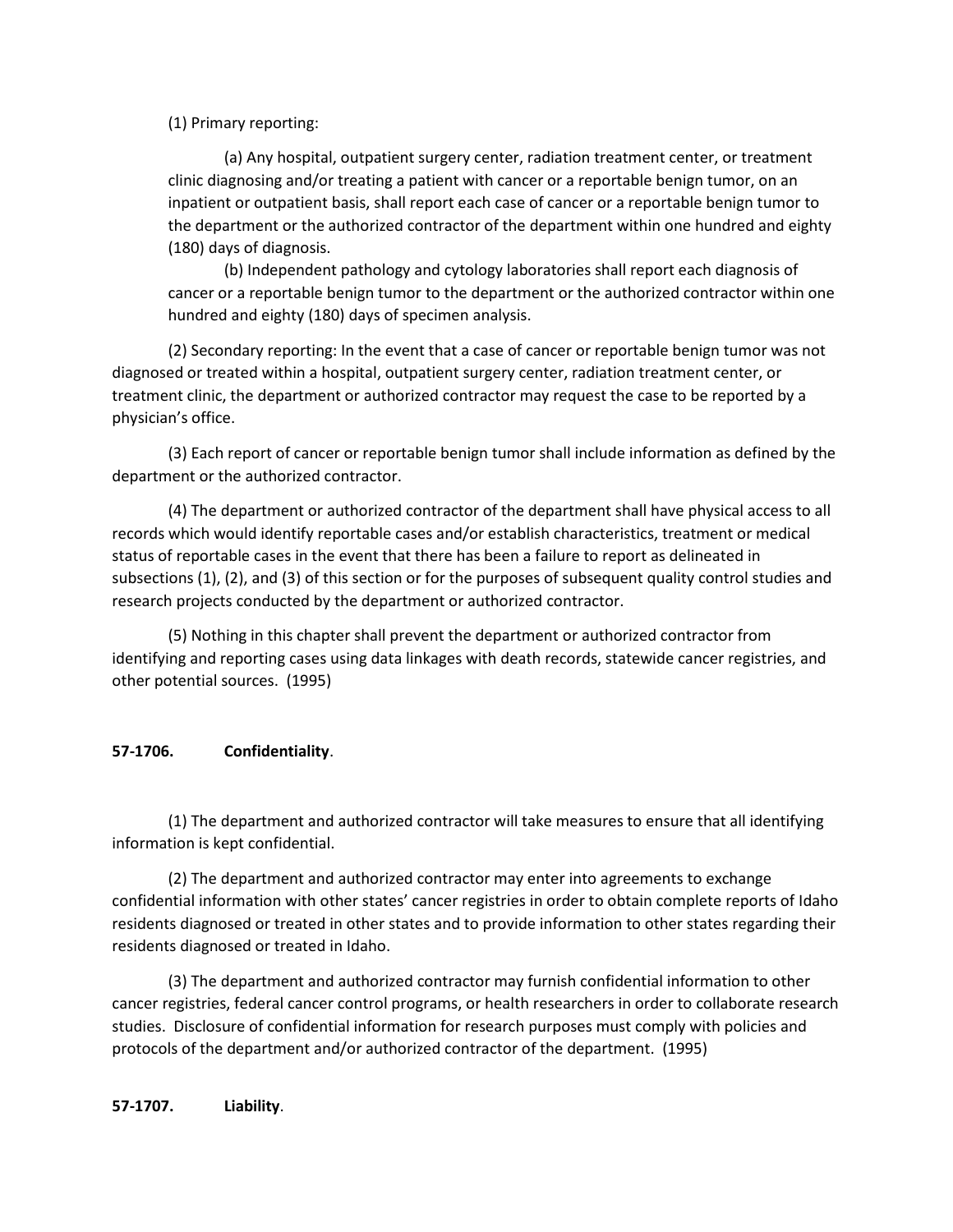(1) No action for damages arising from the disclosure of confidential or privileged information may be maintained against any reporting entities or employees of such entities that participate in good faith in the reporting of cancer registry data in accordance with this chapter.

(2) No license of a health care facility or health care provider may be denied, suspended, or revoked for the good faith disclosure of confidential or privileged information in accordance with this chapter.

(3) The immunity granted is subsections (1) and (2) of this section shall not be construed to apply to the unauthorized disclosure of confidential or privileged information when such disclosure is due to gross negligence or willful misconduct of the reporting entities. (1995)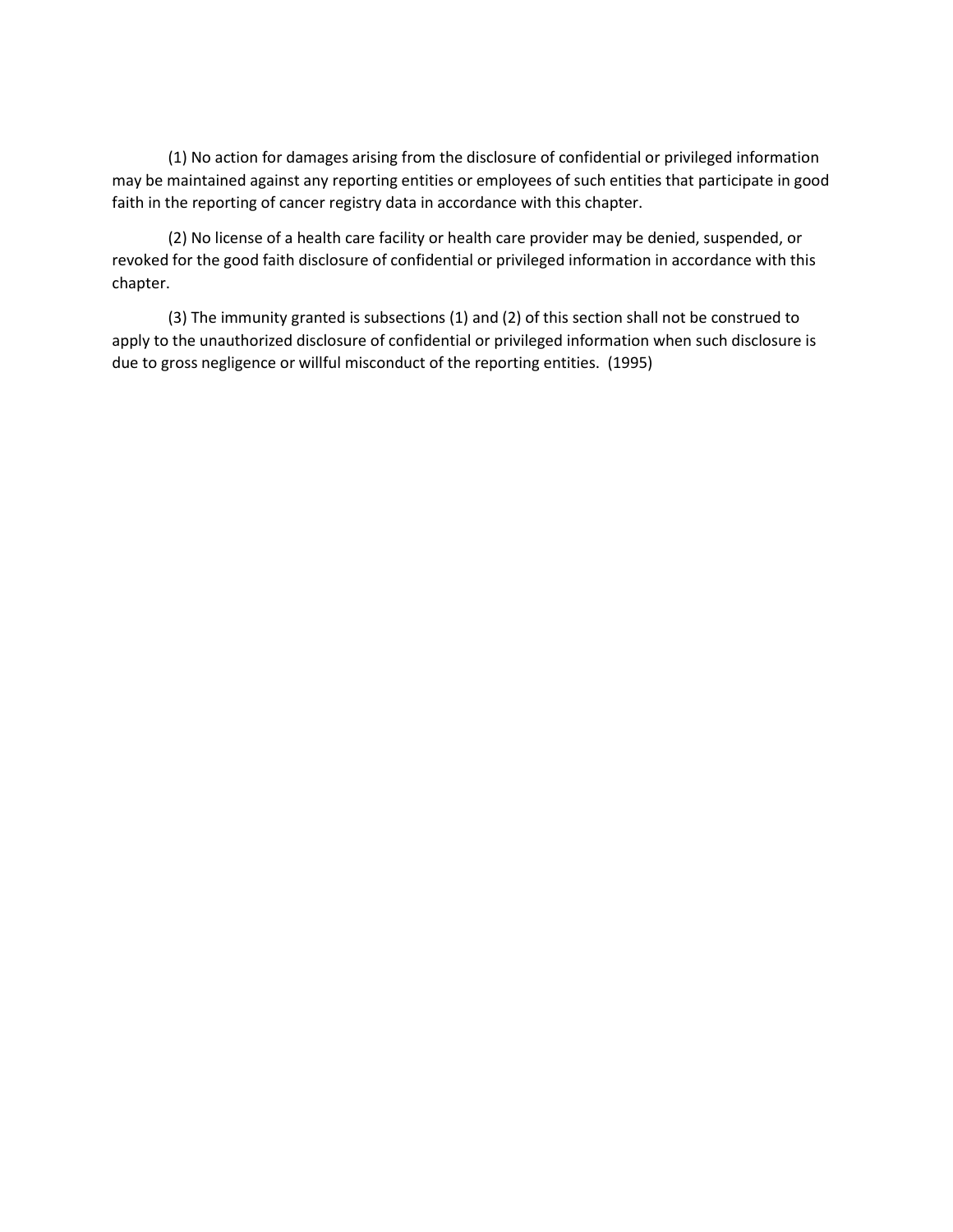# <span id="page-10-0"></span>*IDAHO ADMINISTRATIVE CODE IDAPA 16.02.10*

**Health & Welfare, Division of Health Idaho Reportable Diseases**

### **Page 17**

07. Cancer. (11-17-83)

a. The following neoplasms are designated as reportable to the cancer data registry of Idaho within one hundred and eighty (180) days of diagnosis or recurrence: (4-5-00)

i. Each in-situ or malignant neoplasm diagnosed by histology, radiology, laboratory testing, clinical observation, autopsy, or suggested by cytology, but excluding basal cell and squamous cell carcinoma of the skin unless occurring on a mucous membrane and excluding in-situ neoplasms of the cervix is reportable. (4-5-00)

ii. Benign neoplasms are reportable if occurring in the brain, meninges, pineal gland, or pituitary gland. (9-21-92)

b. The use of the words "apparently," "compatible with," "consistent with," "favor," "most likely," "presumed," "probable," "suspected," "suspicious," or "typical" is sufficient to make a case reportable. (9-21-92)

c. The use of the words "questionable," "possible," "suggests," "equivocal," "approaching," and "rule out" is not sufficient to make a case reportable. (9-21-92)

d. Each case must be reported by patient's name, demographic information, date of diagnosis, primary site, metastatic sites, histology, stage of disease, initial treatments, subsequent treatment, and survival time. (9-21-92)

e. Every private, federal, or military hospital, pathology laboratory, or physician providing a

diagnosis and/or treatment related to a reportable cancer is responsible for reporting or furnishing cancer-related data, including annual follow-up, to the cancer data registry.

(7-1-02)

f. All data reported to the cancer data registry shall be available for use in aggregate form for epidemiologic analysis of the incidence, prevalence, survival, and risk factors associated with Idaho's cancer experience. Disclosure of confidential information for research projects must comply with the cancer data registry's confidentiality policies, as well as the Idaho Department of Health and Welfare's Rules, IDAPA 16.05.01, "Rules Governing the Protection and Disclosure of Department Records". (9-21- 92)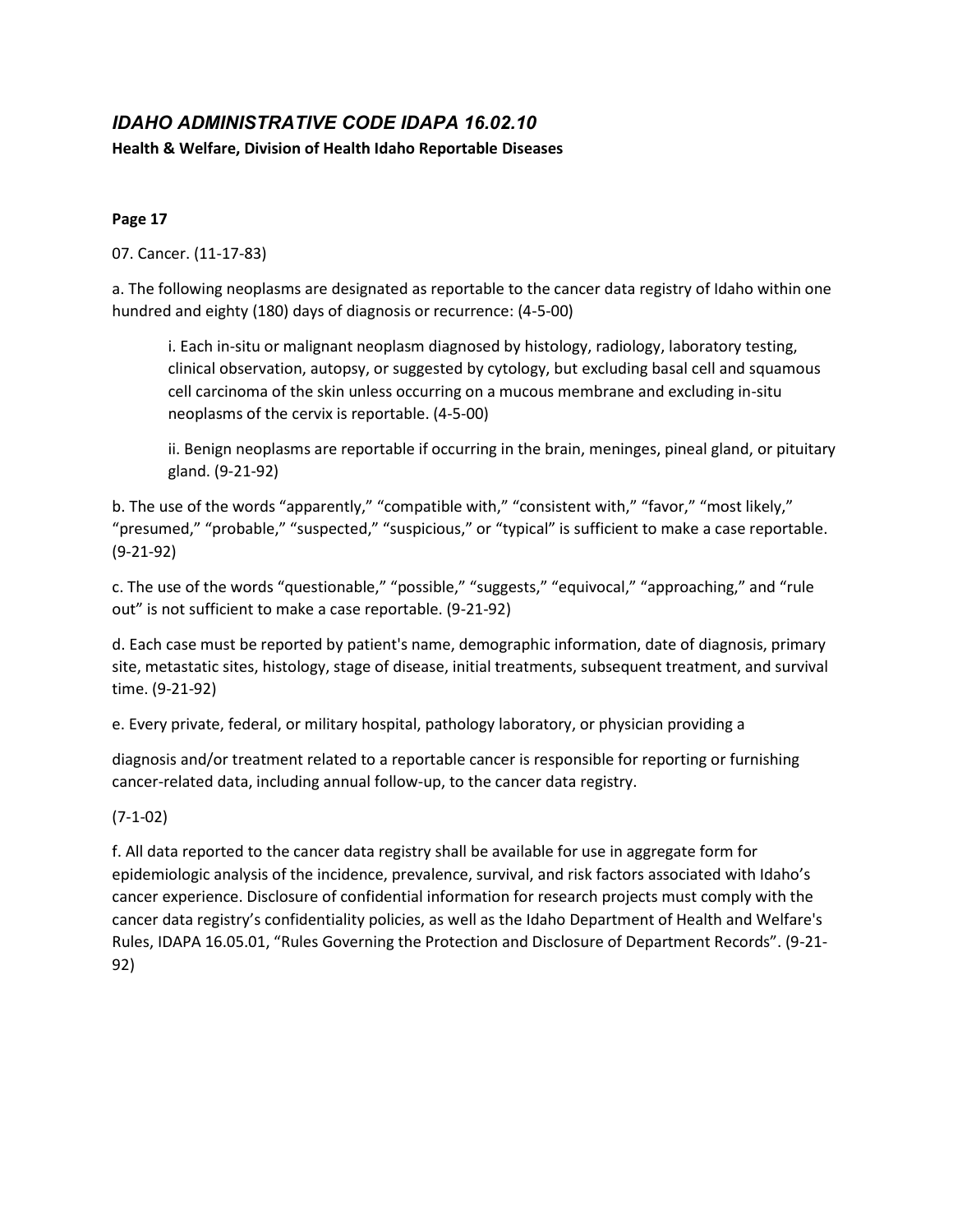#### **16.02.10 – Idaho Reportable Diseases: <https://adminrules.idaho.gov/rules/2009/16/0210.pdf>**

#### **IDAHO ADMINISTRATIVE CODE IDAPA 16.02.10**

#### **Department of Health and Welfare Idaho Reportable Diseases Additionally reportable Diseases**

#### **IDAPA 16**

#### **TITLE 02**

#### **CHAPTER 10**

#### **16.02.10 - IDAHO REPORTABLE DISEASES**

#### 170. **CANCER**

**Reporting Requirements.** Cancer is to be reported within one hundred and eighty (180) days of its 01. diagnosis or recurrence to the Cancer Data Registry of Idaho (CDRI).  $(4-2-08)$ 

Handling of Report. All data reported to the CDRI is available for use in aggregate form for  $02.$ epidemiologic analysis of the incidence, prevalence, survival, and risk factors associated with Idaho's cancer experience. Disclosure of confidential information for research projects must comply with the CDRI's confidentiality policies as well as IDAPA 16.05.01, "Use and Disclosure of Department Records.  $(4-2-08)$ 

Cancers Designated as Reportable. Cancers that are designated reportable to the CDRI include  $03.$ the following as described in Section 57-1703, Idaho Code.  $(4-2-08)$ 

Each in-situ or malignant neoplasm diagnosed by histology, radiology, laboratory testing, clinical observation, autopsy, or suggested by cytology is reportable, excluding basal cell and squamous cell carcinoma of the skin unless occurring on a mucous membrane and excluding in-situ neoplasms of the cervix.  $(4-2-08)$ 

Benign neoplasms are reportable if occurring in the central nervous system including the brain, meninges, pineal gland, or pituitary gland.  $(4-2-08)$ 

The use of the words "apparently," "appears to," "comparable with," "compatible with," c. "consistent with," "favor," "malignant appearing," "most likely," "presumed," "probable," "suspected," "suspicious," or "typical" is sufficient to make a case reportable.  $(4-2-08)$ 

**d.** The use of the words "questionable," "possible," "suggests," "equivocal," "approaching," "rule out," "potentially malignant," or "worrisome," is not sufficient to make a case reportable. (4-2-08)

Report Content. Each reported case must include the patient's name, demographic information,  $0\Lambda$ date of diagnosis, primary site, metastatic sites, histology, stage of disease, initial treatments, subsequent treatment, and survival time. Reporting of cases must adhere to cancer reporting standards as provided in "Standards for Cancer Registries, Vol. II." as incorporated by reference in Section 004 of these rules.  $(4-2-08)$ 

05. Reported By Whom. Every private, federal, or military hospital, out-patient surgery center, radiation treatment center, pathology laboratory, or physician providing a diagnosis or treatment related to a reportable cancer is responsible for reporting or furnishing cancer-related data, including annual follow-up, to CDRI.  $(4-2-08)$ 

#### $022.$ PENALTY PROVISIONS.

These rules may be enforced under the civil and criminal penalties described in Sections 39-108. 39-109. 39-607. 39-1006, 39-1606, and 56-1008, Idaho Code, and other applicable statutes and rules. Penalties may include fines and imprisonment as specified in Idaho Code.  $(4-2-08)$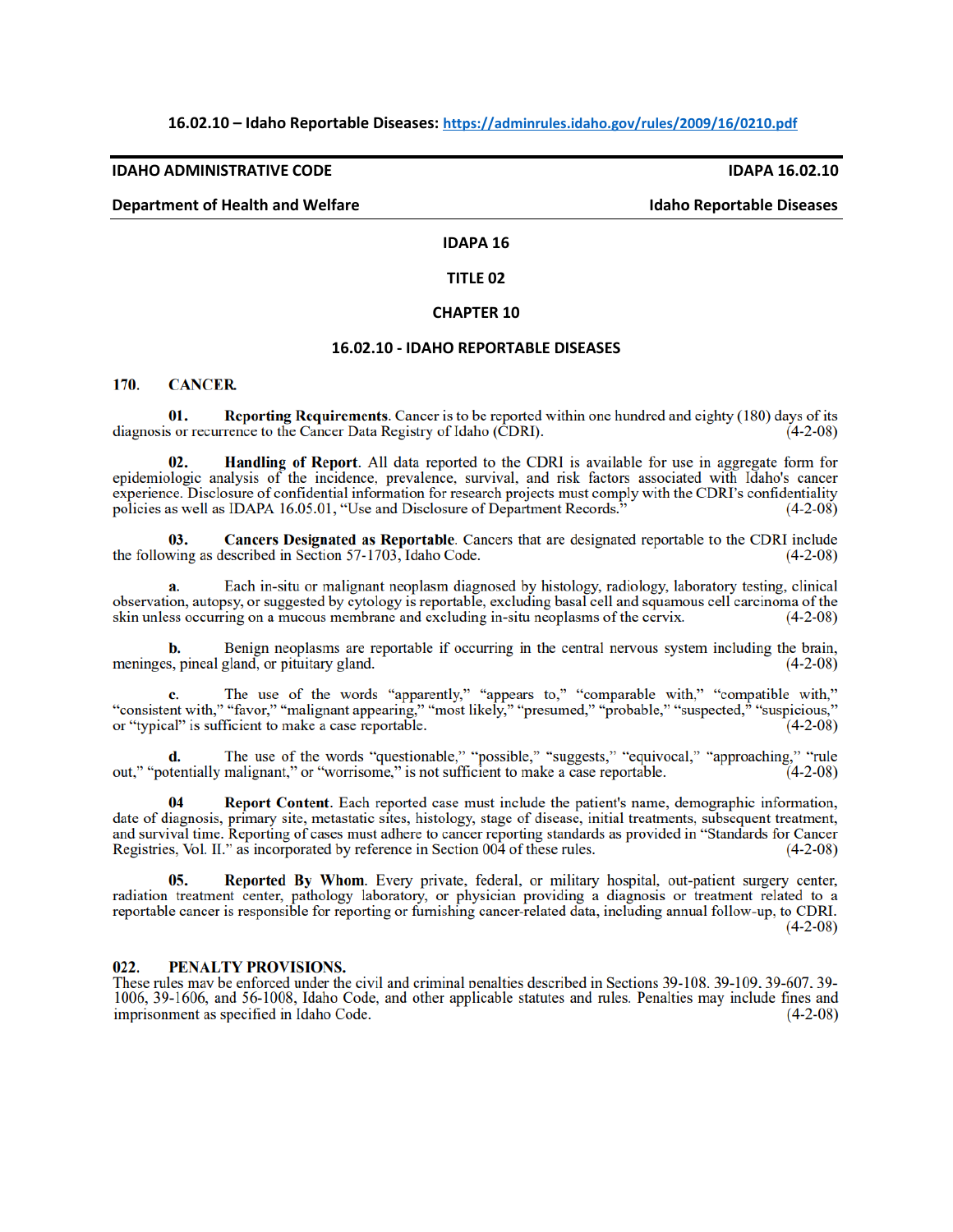# **STANDARD SITE ANALYSIS CATEGORIES**

<span id="page-12-0"></span>Many data items in a cancer registry are collected using code categories more numerous than are desirable or practical for analysis. Primary site, histologic type, age, race and ethnicity, and extent of disease are all examples. To facilitate interpretation of data and comparisons across registries, the registry should use standardized groupings of these detailed codes into a smaller number of analysis categories.

While conventional standards do exist, the choice of methods depends on many factors, including the number of cases available for study, the availability of comparison data, and the needs of the investigator.

The selection of standard categories for analysis and presentation may depend on the choice and/or availability of comparison data. For example, central cancer registries that want to compare their incidence data with those of the SEER Program will need to conform to the methods by which SEER data were derived. Some investigators may need to develop special categories of data that are not routinely published. For example, the incidence rates for specific histologic types of cancer are not always published in routine reports, and investigators may have difficulty obtaining comparison data on them. Nonetheless, the cancer registry should be flexible enough to accommodate these investigators on an ad hoc basis<sup>4</sup>.

To view site categories which are routinely used by the Cancer Data Registry of Idaho as well as the SEER Program for analysis go to:

<https://seer.cancer.gov/siterecode/>

<sup>4</sup>Standards for Cancer Registries, Volume III, "Standards for Completeness, Quality, Analysis, and Management of Data". North American Association of Central Cancer Registries.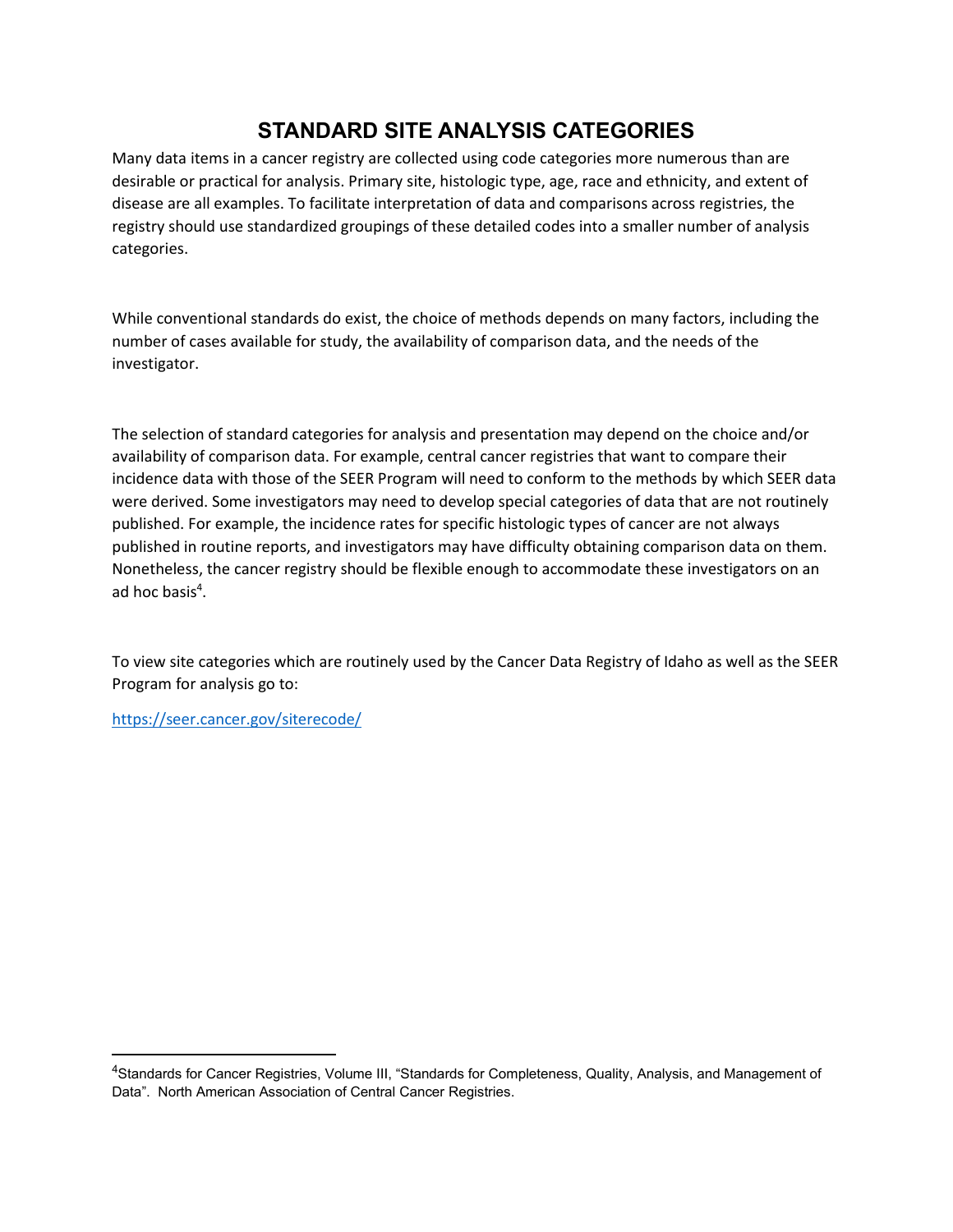# **REPORTING OPTIONS**

<span id="page-13-0"></span>These reporting options are available to Idaho hospitals, out-patient surgery centers, radiation treatment centers, and treatment clinics diagnosing and/or treating cancer patients on an inpatient or outpatient basis.

### **Option 1: FACILITIES WITH 150 OR MORE REPORTABLE CASES PER YEAR:**

Facilities with high annual caseloads must employ a qualified cancer registrar, preferably a certified tumor registrar (CTR) or eligible. If the cancer registrar becomes delinquent in reporting, Cancer Data Registry of Idaho (CDRI) staff persons are available to assist the facility with abstracting. This service can be used one time per year for up to one-week duration as this service is meant only to assist with backlog. Fees for this service are charged by the hour depending on the staffing needs plus travel expenses. There are also outsourcing companies which will abstract and report your cases to meet the state's reporting requirements. The charge for this type of service varies depending on the outsourcing company.

#### **Option 2: FACILITIES WITH <150 REPORTABLE CASES PER YEAR:**

- A. Designate a staff person to report eligible cancer cases: This person would be required to meet established standards for submitting complete, timely and accurate data electronically to CDRI in the required format. This person should have a background that includes, at a minimum, anatomy and physiology and medical terminology. A Certified Tumor Registrar (CTR) is preferred.
- B. Utilize CDRI Staff: CDRI staff will abstract and electronically report your facility's reportable cancer cases in a complete, timely, and accurate manner. Fees for this service are \$23.00 per abstracted case. *Note: Facilities utilizing this option will be required to provide an annual ICD-10- CM reportable cancer case list (ICD-10 codes will be provided by CDRI) and secure remote access to the EHR for cancer cases reporting.*
- C. Hire a third-party vendor: There are outsourcing companies that will abstract and electronically report your cases to meet the state's reporting requirements. The fees for this type of service vary.

#### **Option 3: FACILITIES WITH 15 OR FEWER REPORTABLE CASES PER YEAR:**

Secure Remote Access: Hospitals with 15 or fewer reportable cases per year will provide an annual ICD-10-CM reportable cancer list (ICD-10 codes will be provided by CDRI) and secure remote access to your hospital's EHR for cancer case reporting by CDRI staff. Hospitals are required to meet the timeliness and completeness of case finding standards. *Note: Hospitals who exceed the allowable case limit for Option 3 for three consecutive years will automatically be moved to Option 2 and a Letter of Agreement (below) will be initiated.*

#### **CONSULTATION and TRAINING AVAILABLE:**

Staff from CDRI are available for consultation and training. In addition, CDRI provides periodic cancer registry workshops to continually provide education on reporting standards, coding, staging, and general registry operations.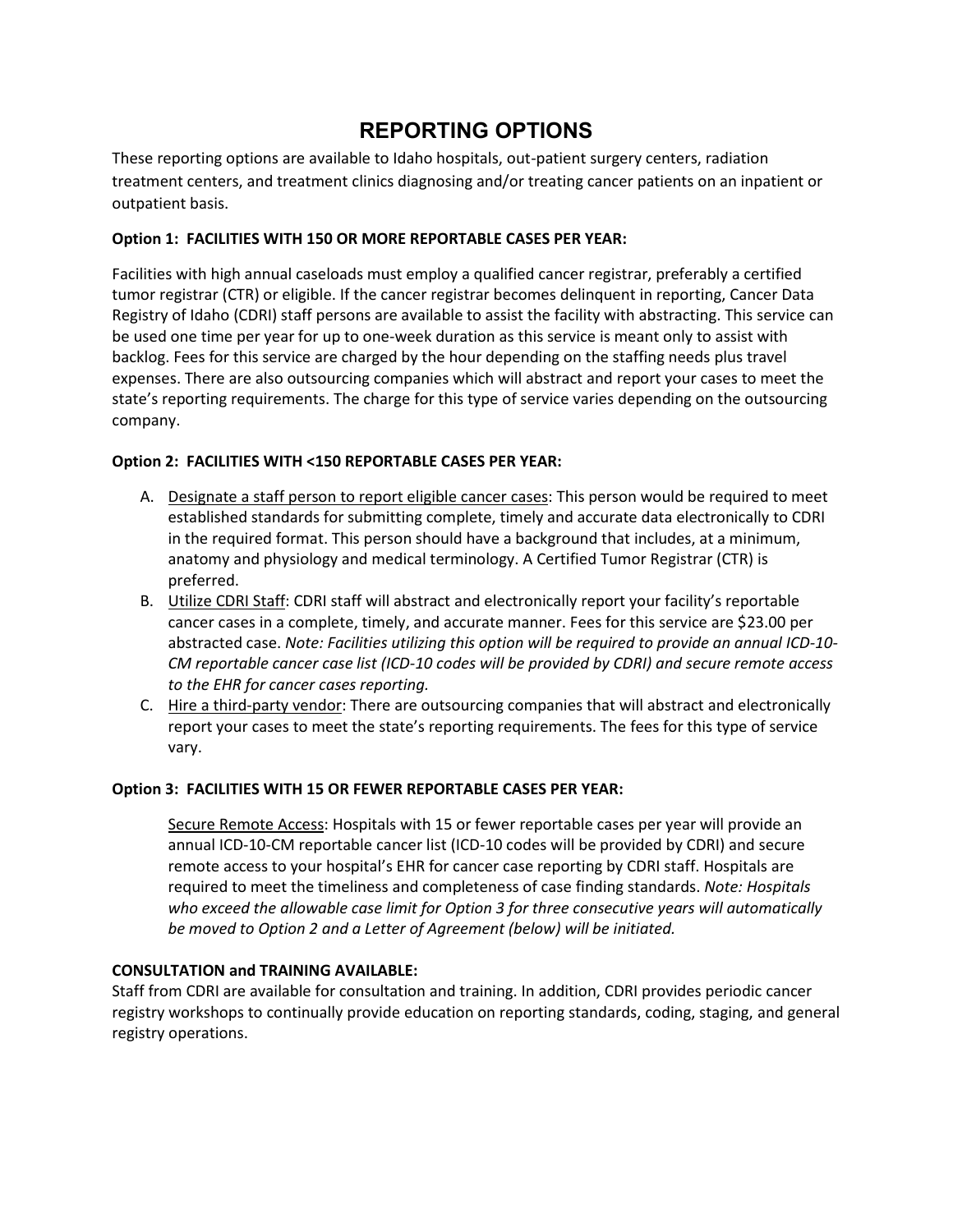#### **LETTER OF AGREEMENT BETWEEN**

#### **The Cancer Data Registry of Idaho (CDRI)**

**and**

#### **Hospital Name**

This agreement is entered into on this \_\_\_\_\_\_\_\_ day of \_\_\_\_\_\_\_\_\_ 20xx by the Cancer Data Registry of Idaho (CDRI) and (Hospital Name). This agreement will begin with cancer cases diagnosed and/or treated during (Year) and reported/invoiced during (Year). (Hospital Name) has chosen to comply with Idaho Code §57-1701 through 1709 using the following method:

Please check the appropriate option:

- A. Hire an in-house abstractor (Certified Tumor Registrar (CTR) preferred).
- B. \_\_\_\_\_ Utilize cancer case reporting provided by CDRI and pay for expenses (\$23.00 per abstracted case).
- C. \_\_\_\_\_ Hire an outside abstracting consultant of hospital's choice.

Reportable cases constitute any inpatient and/or outpatient admissions where cancer or benign tumors of the central nervous system are diagnosed and/or treated.

Signatures and approval

#### **Hospital Name**

By (signature):

By (printed name):

Authorized Representative

#### **Cancer Data Registry of Idaho**

By: (signature)

Denise M. Jozwik, RHIT, CTR Date Director of Data Quality

Date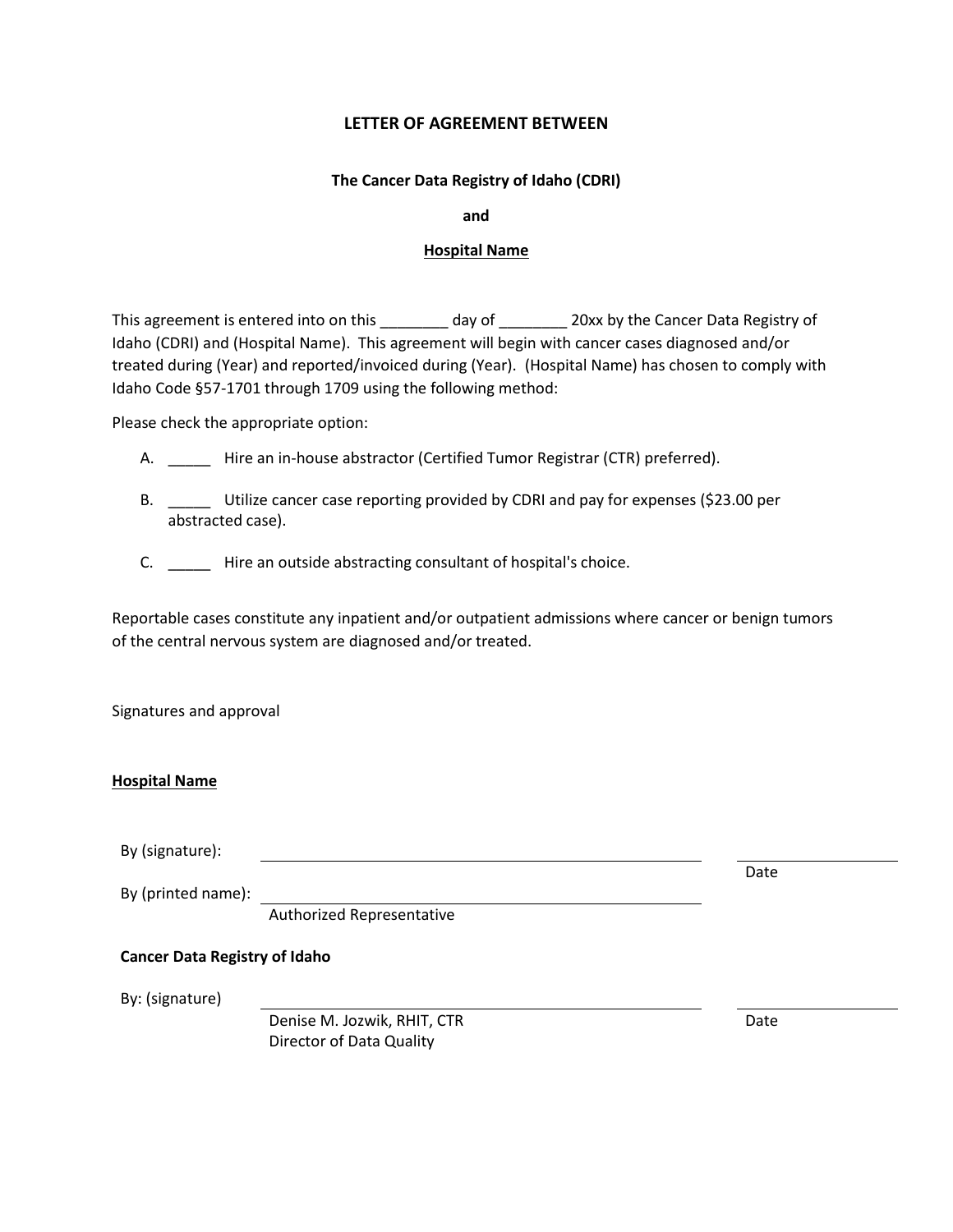# **DATA TRANSMISSION**

### <span id="page-15-1"></span><span id="page-15-0"></span>*File Transmission Criteria*

Data shall be transmitted using the NAACCR record layout version that is year-appropriate: <https://www.naaccr.org/xml-data-exchange-standard/>

Prior to submission the data should be error free using the Edit metafile provided by CDRI (NAACCR edit metafile modified to include Idaho-specific errors). Transmissions from Idaho sources must include the "full case record" in XML format (22,824 characters in length for v18 and earlier cases). Cases reported through a National Interstate Data Exchange Agreement should be submitted in the "full case record", but a "confidential record" will be accepted ONLY if text is not available<sup>5</sup>. Pathology data electronically transmitted shall be in the appropriate NAACCR layout according to "NAACCR Standards for Cancer Registries Volume V: Pathology Laboratory Electronic Reporting"

[http://www.naaccr.org/StandardsandRegistryOperations/VolumeV.aspx.](http://www.naaccr.org/StandardsandRegistryOperations/VolumeV.aspx)

### <span id="page-15-2"></span>*Allowable data transmission methods to CDRI*

- Web Plus a web-based software that is part of CDC-NPCR's Registry Plus Suite that contains an option for secure file transfer.
- N-IDEAS a product that was developed for CDC-NPCR that allows for sending and receiving secure interstate data exchange files.
- PHIN-MS a secure messaging system for public health usage, which uses the ebXML (electronic business XML) standard and certificate-based encryption for electronic pathology reports.
- APHL-AIMS a secure, cloud based platform that accelerates the implementation of health messaging by providing shared services to aid in the visualization, interoperability, security and hosting of electronic data
- Secure encrypted email CDRI uses NeoCertified [\(https://med1.neocertifiedmail.com/\)](https://med1.neocertifiedmail.com/). CDRI can also accept files sent via a facility's approved encrypted email system.

Contact CDRI staff for set-up and/or questions regarding any of the transmission methods listed above.

<sup>5</sup>The North American Association of Central Cancer Registries (NAACCR) record layout Version 15 (or later) has been adopted by CDRI. There are three basic types of exchange using the NAACCR standard: incidence records (non-confidential data containing 3,339 characters), confidential records (includes confidential data items containing 5,564 characters), and full case abstracts (includes codes and text containing 22,824 characters).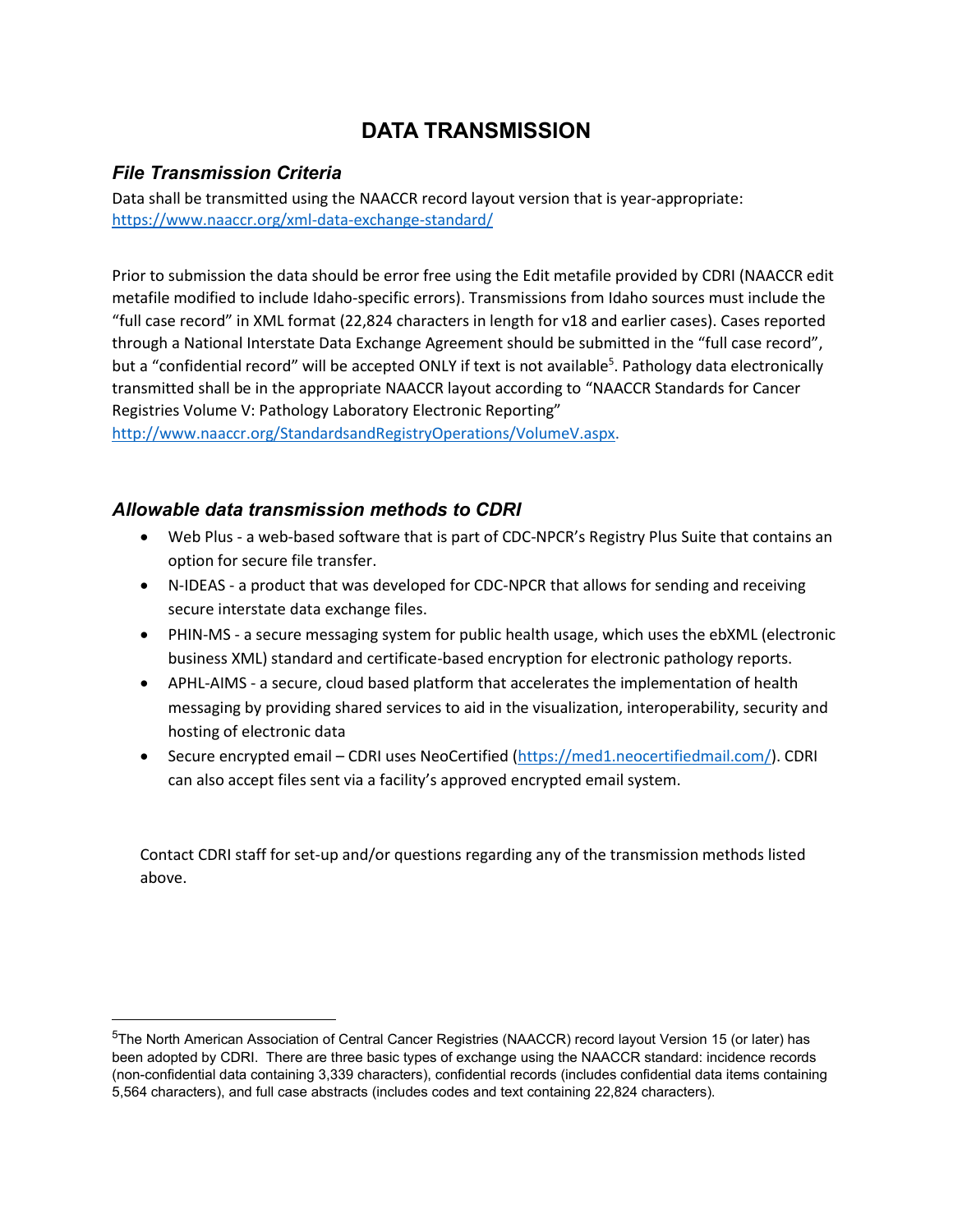## <span id="page-16-0"></span>*Data Submission Schedules*

In order to ensure timely reporting and processing, data report sources use the following data submission schedule for:

#### New Cases Schedule

|                      | Transmissions sent to CDRI        |
|----------------------|-----------------------------------|
| Idaho report sources | Send to CDRI by 5th of each month |
| Inter-state exchange | Annual or bi-annual               |

### Follow-up Schedule

|                      | Transmissions sent to CRS   |
|----------------------|-----------------------------|
| Idaho report sources | Send to CDRI Annually (Oct) |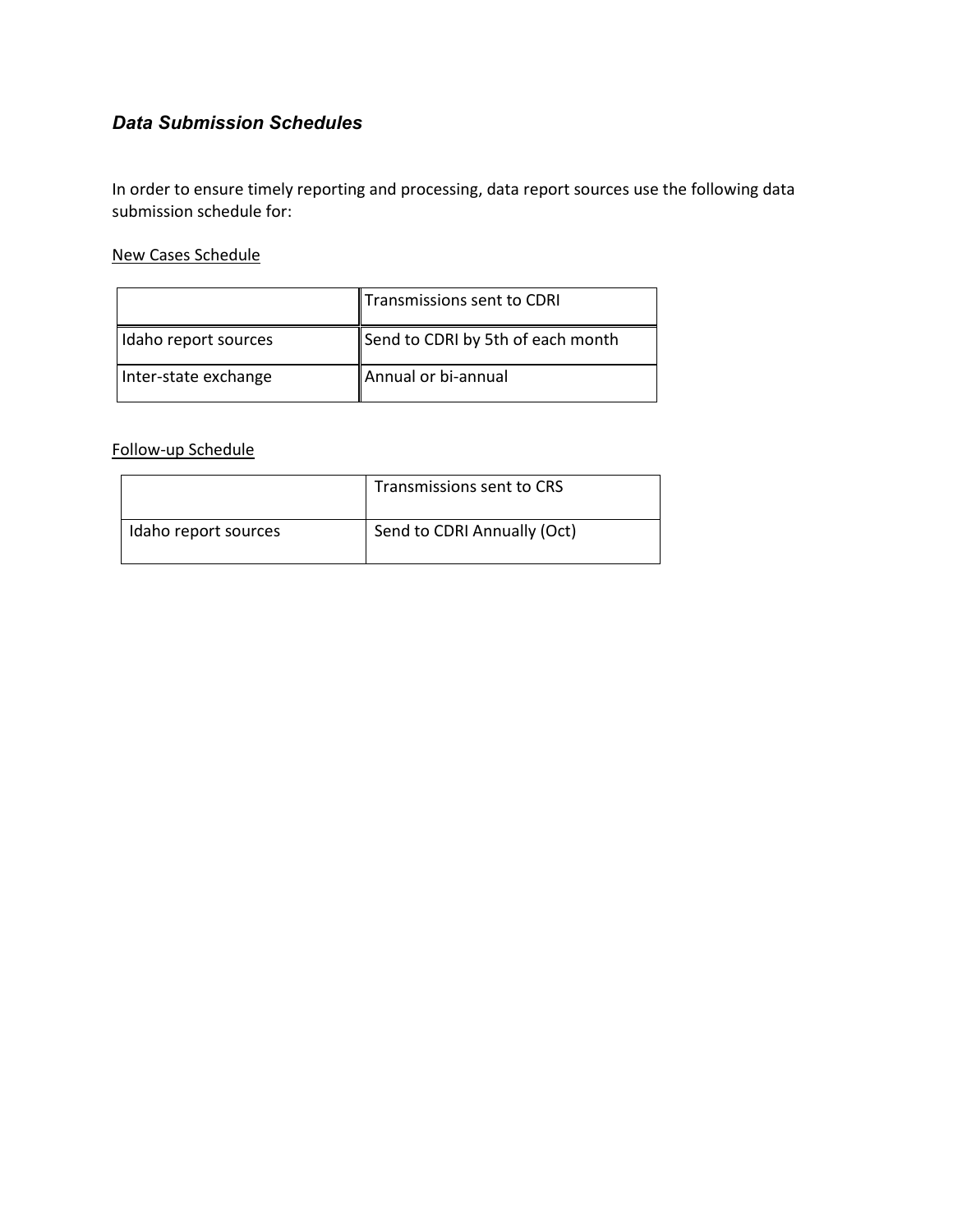# <span id="page-17-0"></span>**CANCER REPORTING REFERENCE MATERIALS**

### **Use Links Below to Access Current Products**

Standards for Oncology Registry Entry (STORE) (Commission on Cancer)

[https://www.facs.org/-/media/files/quality-programs/cancer/ncdb/store\\_manual\\_2021.ashx](https://www.facs.org/-/media/files/quality-programs/cancer/ncdb/store_manual_2021.ashx)

• Revised for 2021

Surveillance, Epidemiology and End Results (SEER) Products

- ✓ SEER Program Coding and Staging Manual 2021 [\(https://seer.cancer.gov/tools/codingmanuals/index.html\)](https://seer.cancer.gov/tools/codingmanuals/index.html)
- ✓ SEER Summary Staging Manual 2020 (https://seer.cancer.gov/tools/ssm/ssm2000/)
- ✓ Solid Tumor Rules [\(https://seer.cancer.gov/tools/solidtumor/\)](https://seer.cancer.gov/tools/solidtumor/)
- ✓ SEER\*Rx Interactive Antineoplastic Drug Database (https://seer.cancer.gov/seertools/seerrx/)
- $\checkmark$  SEER Hematopoietic & Lymphoid Neoplasm Database (http://seer.cancer.gov/tools/heme/index.html)
- ✓ SEER Online Training [\(http://seer.cancer.gov/training/index.html\)](http://seer.cancer.gov/training/index.html)
- ✓ Site Specific Data Items (SSDIs) and Extent of Disease 2018 [\(https://staging.seer.cancer.gov/eod\\_public/home/2.0/\)](https://staging.seer.cancer.gov/eod_public/home/2.0/)

### International Classification of Diseases for Oncology Version 3 ICD-O-3 (World Health Organization) <http://codes.iarc.fr/>

http://seer.cancer.gov/icd-o-3/index.html

• Errata and SEER Site/Histology Validation List

### AJCC Cancer Staging Manual, 8<sup>th</sup> Edition

[http://www.cancerstaging.org](http://www.cancerstaging.org/)

- Revised for 2018
- *Note:* The AJCC is moving to rolling updates of individual chapters which will be available in electronic version only. The first Version 9 chapter is Cervix Uteri, which is available on Amazon Kindle. Cervix Uteri Version 9 becomes effective on January 1, 2021 and replaces the 8th Edition Cervix Uteri cancer site content.

Cancer Program and Data Standards (ACoS Facilities) https://www.facs.org/quality-programs/cancer/coc/standards/2020

NAACCR Version 21 Standards and Data Dictionary (Vol. II)

<https://www.naaccr.org/data-standards-data-dictionary/>

- Effective 01/01/2021
- Last Revised 11/23/2020

Compliant Cancer Reporting Software

Idaho Cancer Reporting Standards - Revised January 2021 Cancer Data Registry of Idaho (CDRI) P.O. Box 1278 Boise, ID 83701 208-338-5100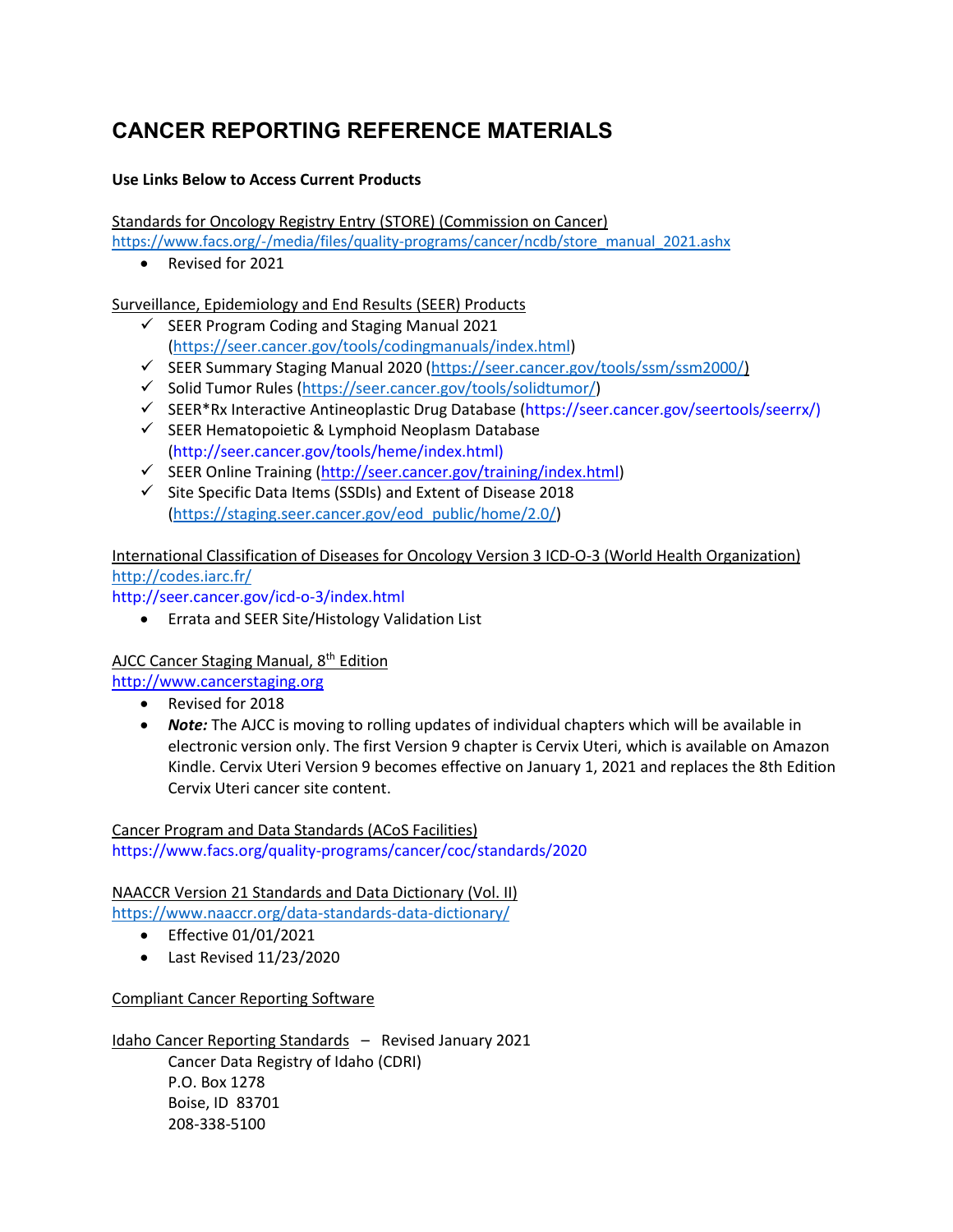# **IDAHO SPECIFIC REQUIREMENTS**

# <span id="page-18-1"></span><span id="page-18-0"></span>**CDRI Summary of Changes 2021**

#### **New Data Items -- CDRI**

CDRI did not add any new state-specific data items for 2021.

#### **New Data Items from Standard Setters (AJCC, CoC, NAACCR, NPCR, SEER)**

The following list of items are new for 2021 from national standard setters. Please refer to the appropriate coding manual for additional information.

| Item Number                               | Item Name                                     | Source of Standard |
|-------------------------------------------|-----------------------------------------------|--------------------|
| 1062<br>AJCC TNM Post Therapy Clin (yc) T |                                               | <b>AJCC</b>        |
| 1063                                      | AJCC TNM Post Therapy Clin (yc) T Suffix      | <b>AJCC</b>        |
| 1064                                      | AJCC TNM Post Therapy Clin (yc) N             | <b>AJCC</b>        |
| 1065                                      | AJCC TNM Post Therapy Clin (yc) N Suffix      | <b>AJCC</b>        |
| 1066                                      | AJCC TNM Post Therapy Clin (yc) M             | <b>AJCC</b>        |
| 1067                                      | AJCC TNM Post Therapy Clin (yc) Stage Group   | <b>AJCC</b>        |
| 1068                                      | Grade Post Therapy Clin (yc)                  | <b>NAACCR</b>      |
| 1632                                      | Neoadjuvant Therapy                           | <b>SEER</b>        |
| 1633                                      | Neoadjuvant Therapy-Clinical Response         | <b>SEER</b>        |
| 1634                                      | Neoadjuvant Therapy-Treatment Effect          | <b>SEER</b>        |
| 2117                                      | <b>Schema ID Version Current</b>              | <b>SEER</b>        |
| 2118                                      | Schema ID Version Original                    | <b>SEER</b>        |
| 2156                                      | <b>AJCC API Version Current</b>               | <b>AJCC</b>        |
| 2157                                      | <b>AJCC API Version Original</b>              | <b>AJCC</b>        |
| 2158                                      | AJCC Cancer Surveillance API Version Current  | <b>AJCC</b>        |
| 2159                                      | AJCC Cancer Surveillance API Version Original | <b>AJCC</b>        |
| 2232                                      | Name--Birth Surname                           | <b>NAACCR</b>      |
| 3938                                      | <b>ALK Rearrangement</b>                      | <b>NAACCR</b>      |
| 3939                                      | <b>EGFR Mutational Analysis</b>               | <b>NAACCR</b>      |
| 3940                                      | <b>BRAF Mutational Analysis</b>               | <b>NAACCR</b>      |
| 3941                                      | <b>NRAS Mutational Analysis</b>               | <b>NAACCR</b>      |
| 3942                                      | CA 19-9 PreTX Lab Value                       | <b>NAACCR</b>      |
| 3943                                      | NCDB--SARSCoV2--Test                          | CoC                |
| 3944                                      | NCDB--SARSCoV2--Pos                           | CoC                |
| 3945                                      | NCDB--SARSCoV2--Pos Date                      | CoC                |
| 3946                                      | NCDB--COVID19--Tx Impact                      | CoC                |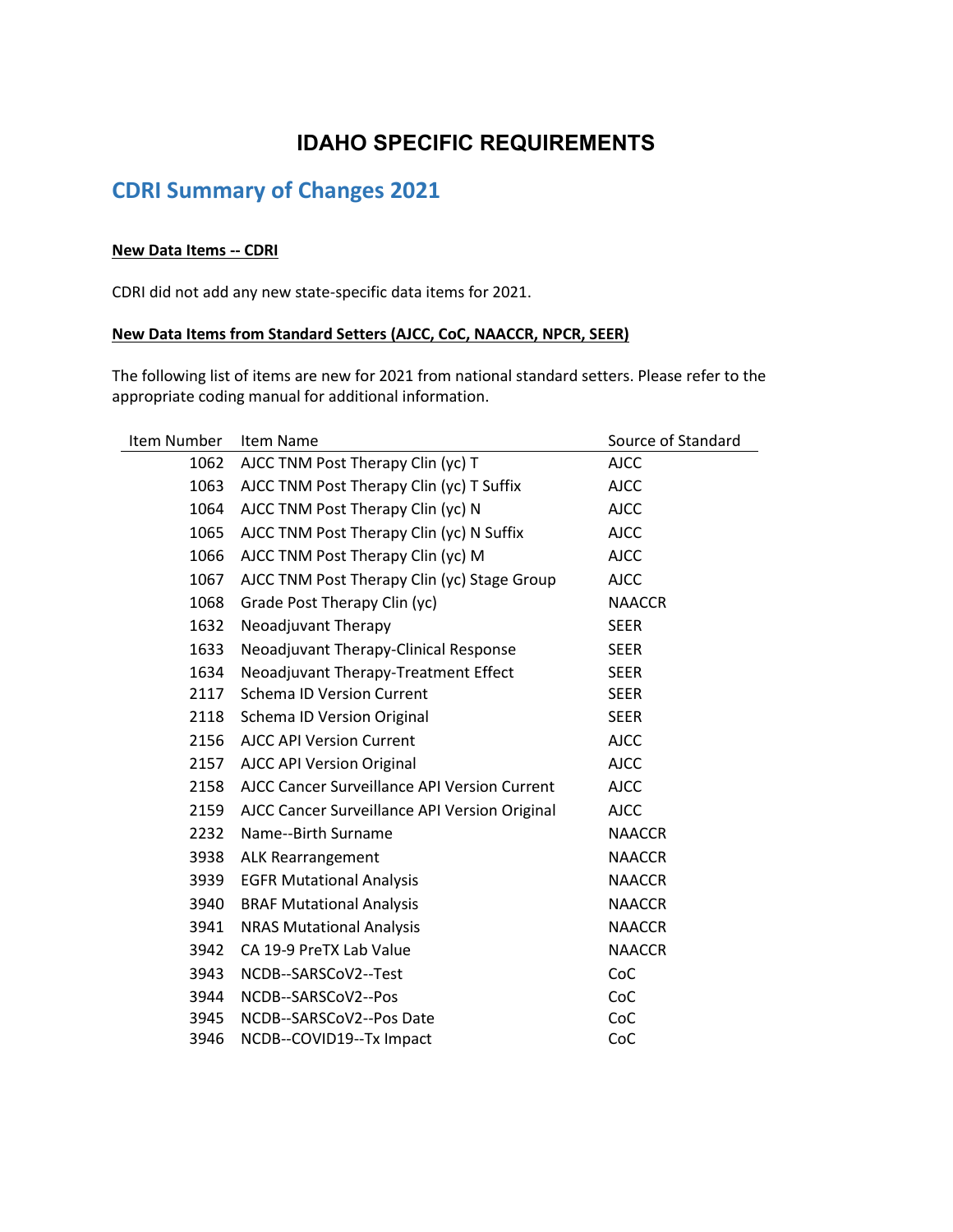### **No Longer Required**

CDRI Clinical Trial Variables (January 1, 2021)

- Clinical Trial Enrollment [Item #11011]
- Clinical Trial Date [Item #11013]
- Clinical Trial Text [Item #11017]

Comorbidity Source – [Item #9970] (January 1, 2018)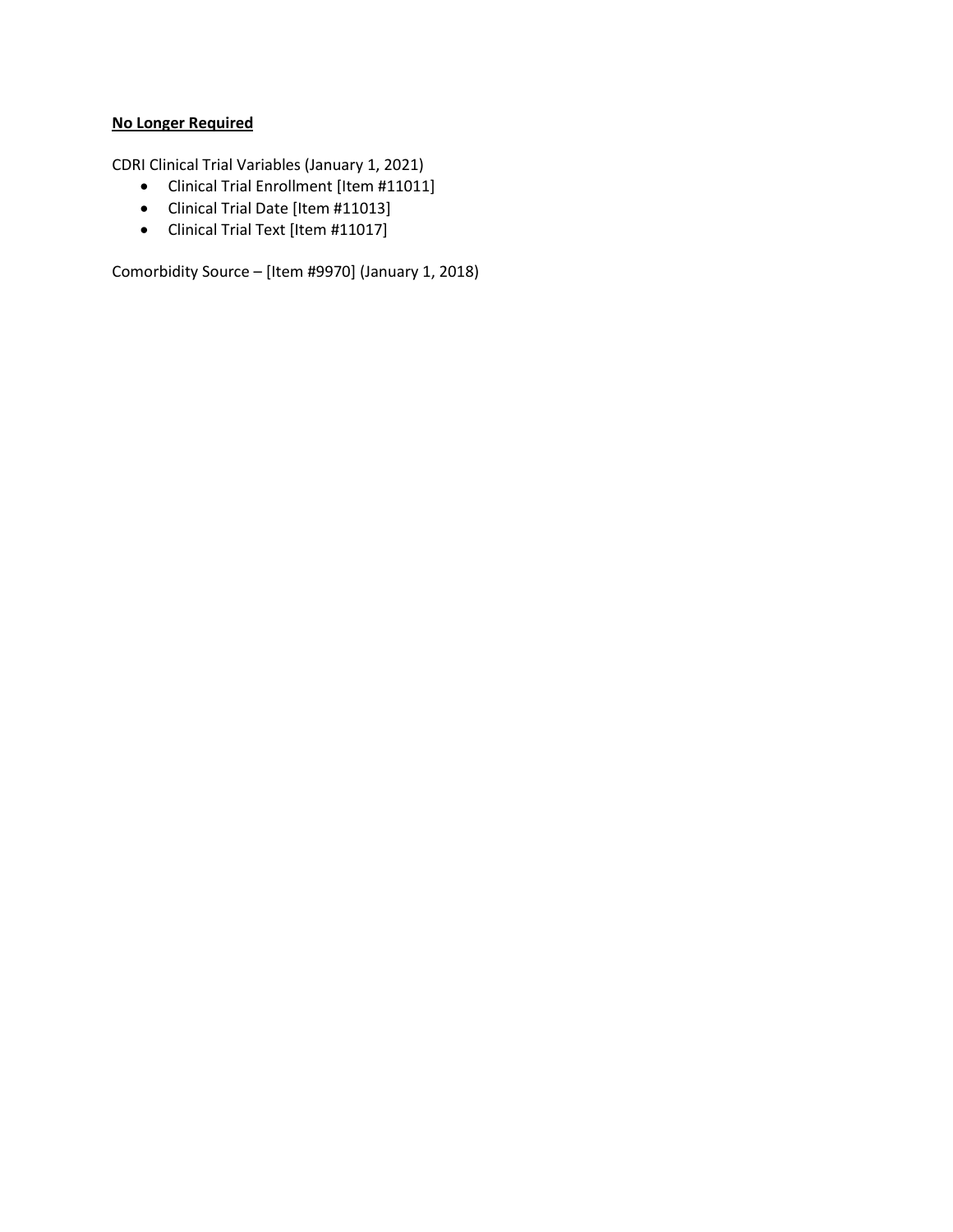## <span id="page-20-0"></span>**Social Security Number**

| Item# | Length | <b>XML Tag</b>       | <b>Allowable Values</b>                     | Required<br><b>Status</b> |
|-------|--------|----------------------|---------------------------------------------|---------------------------|
| 2320  | a      | socialSecurityNumber | See Coding Instructions;<br>cannot be blank | All Years                 |

### **Description**

Records the patient's Social Security Number (SSN). This instruction allows for partial SSNs.

### **Rationale**

Social Security Number is collected by central cancer registries for identification and matching purposes; it is not submitted to CDC or NCI SEER.

- Code the patient's Social Security Number
- Do not automatically enter a patient's Medicare claim number; it may not always be the patient's Social Security Number
- Exhaust all possible sources before coding 999999999. Partial SSN's are acceptable if the full SSN is not available. Most commonly this will be the last 4 digits but could be the first 5 digits. For partial SSNs, fill the missing characters with blanks.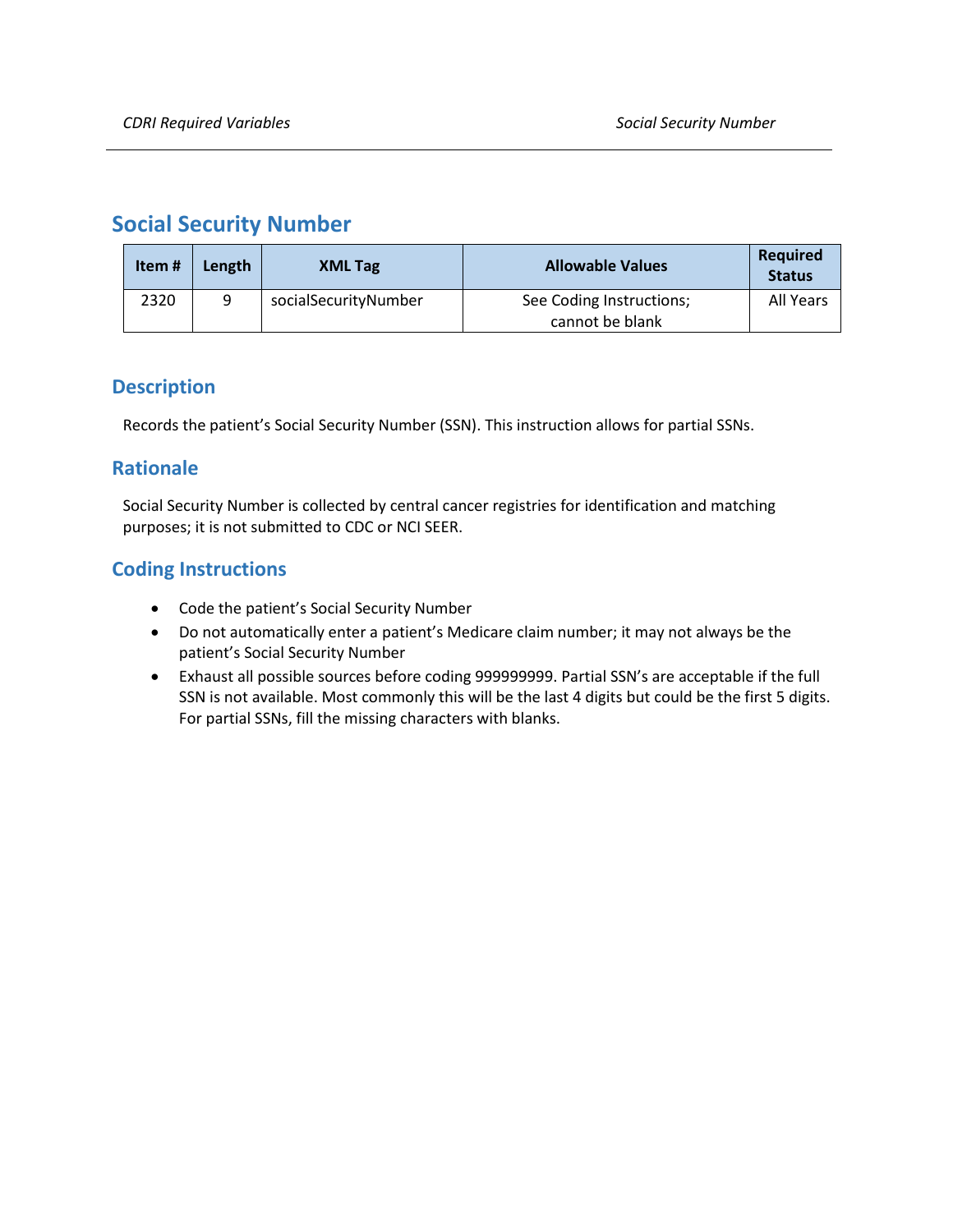# <span id="page-21-0"></span>**Medicare Beneficiary Identifier**

| Item# | Length | <b>XML Tag</b>                | <b>Allowable Values</b>     | Required<br><b>Status</b> |
|-------|--------|-------------------------------|-----------------------------|---------------------------|
| 2315  | 11     | medicareBeneficiaryIdentifier | See Coding<br>Instructions; | $2018+$                   |
|       |        |                               | blanks allowed              |                           |

### **Description**

Congress passed the Medicare Access and CHIP Reauthorization ACT to remove Social Security Number (SSN) from Medicare ID card and replace the existing Medicare Health Insurance Claim Numbers with a Medicare Beneficiary Identifier (MBI). The MBI will be a randomly generated identifier that will not include a SSN or any personal identifiable information.

### **Rationale**

MBI is collected by central cancer registries for identification and matching purposes; collection of MBI does not change how registries currently collect SSN. MBI is not submitted to CDC or NCI SEER.

### **Coding Instructions**

- Code the patient's 11-character Medicare Beneficiary Identifier
- Leave blank when MBI is not available, patient does not have Medicare, not applicable, or unknown

*Note:* The Medicare Beneficiary Identifier (MBI) is randomly generated and has 11 characters, consisting of numbers and letters, entered without dashes. The MBI format: [https://www.cms.gov/Medicare/New-](https://www.cms.gov/Medicare/New-Medicare-Card/Understanding-the-MBI-with-Format.pdf)[Medicare-Card/Understanding-the-MBI-with-Format.pdf](https://www.cms.gov/Medicare/New-Medicare-Card/Understanding-the-MBI-with-Format.pdf)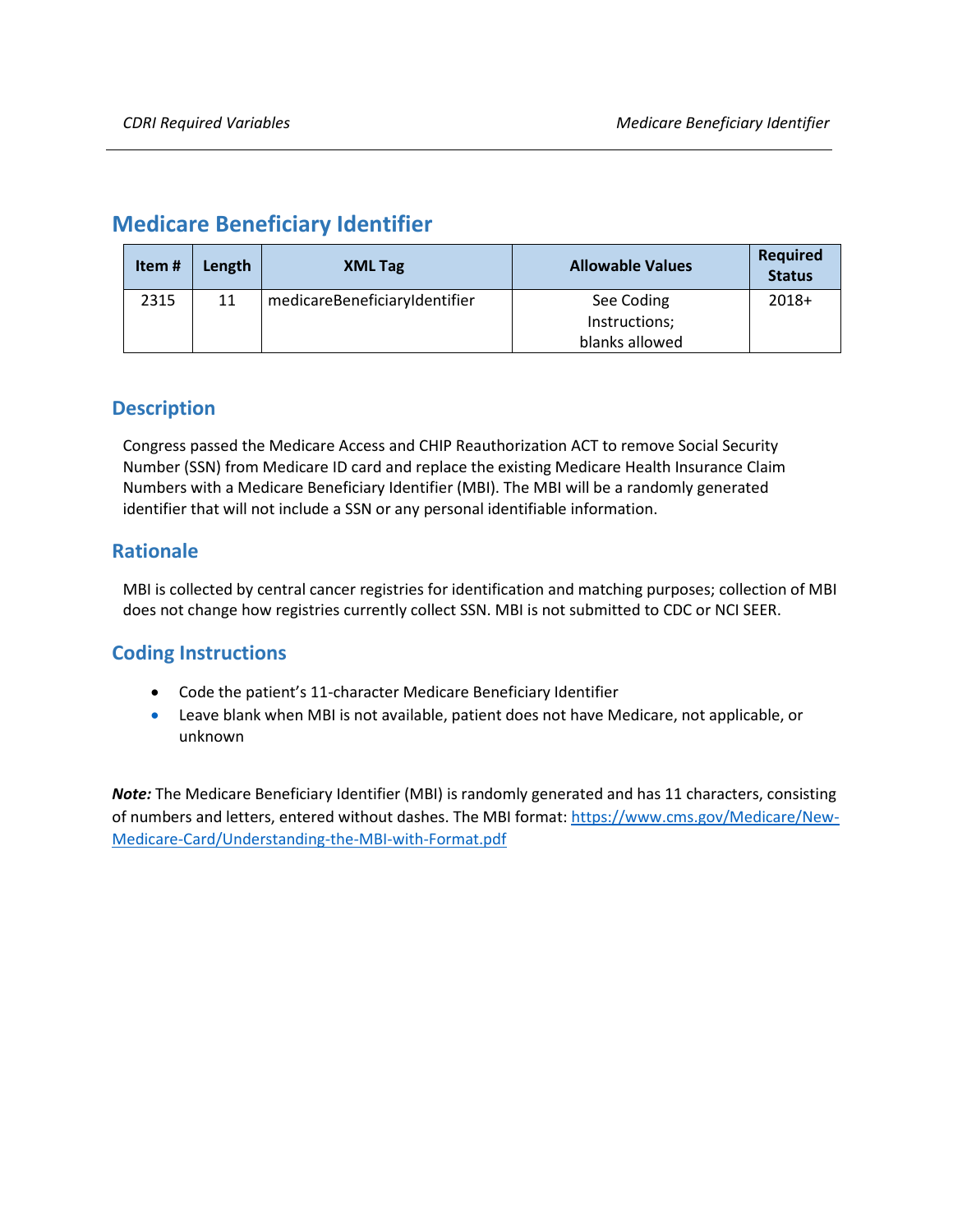## <span id="page-22-0"></span>**Height**

| Item# | Length | <b>XML Tag</b> | <b>Allowable Values</b>                     | Required<br><b>Status</b> |
|-------|--------|----------------|---------------------------------------------|---------------------------|
| 9960  |        | height         | See Coding Instructions;<br>cannot be blank | $2011+$                   |

### **Description**

Records the patient's height at diagnosis.

### **Rationale**

Used to calculate Body Mass Index (BMI), which is a risk factor and prognostic factor for many types of cancers.

### **Coding Instructions**

- Record patient's height in inches (2 digits); round to the nearest whole number
- Record patient's height as documented at or around the time of diagnosis. If height is not recorded on date of diagnosis, use the height recorded on the date closest to date of diagnosis *before treatment started*.
- Height should be taken from the Nursing interview guide, flow chart, or vital stats section of the medical record.
- Code 98 for 98 inches or greater
- Code 99 for unknown height
- Online conversion tool centimeters to inches[: http://manuelsweb.com/in\\_cm.htm](http://manuelsweb.com/in_cm.htm)

### **Examples**

| Code | Reason                                                                                  |
|------|-----------------------------------------------------------------------------------------|
| 72   | Height of 72 inches                                                                     |
| 73   | Height of 72.8 inches                                                                   |
| 98   | Height is 98 inches (8 ft, 2 inches) or greater; this code will be rarely used, if ever |
| 99   | Height is unknown, not documented in patient record.                                    |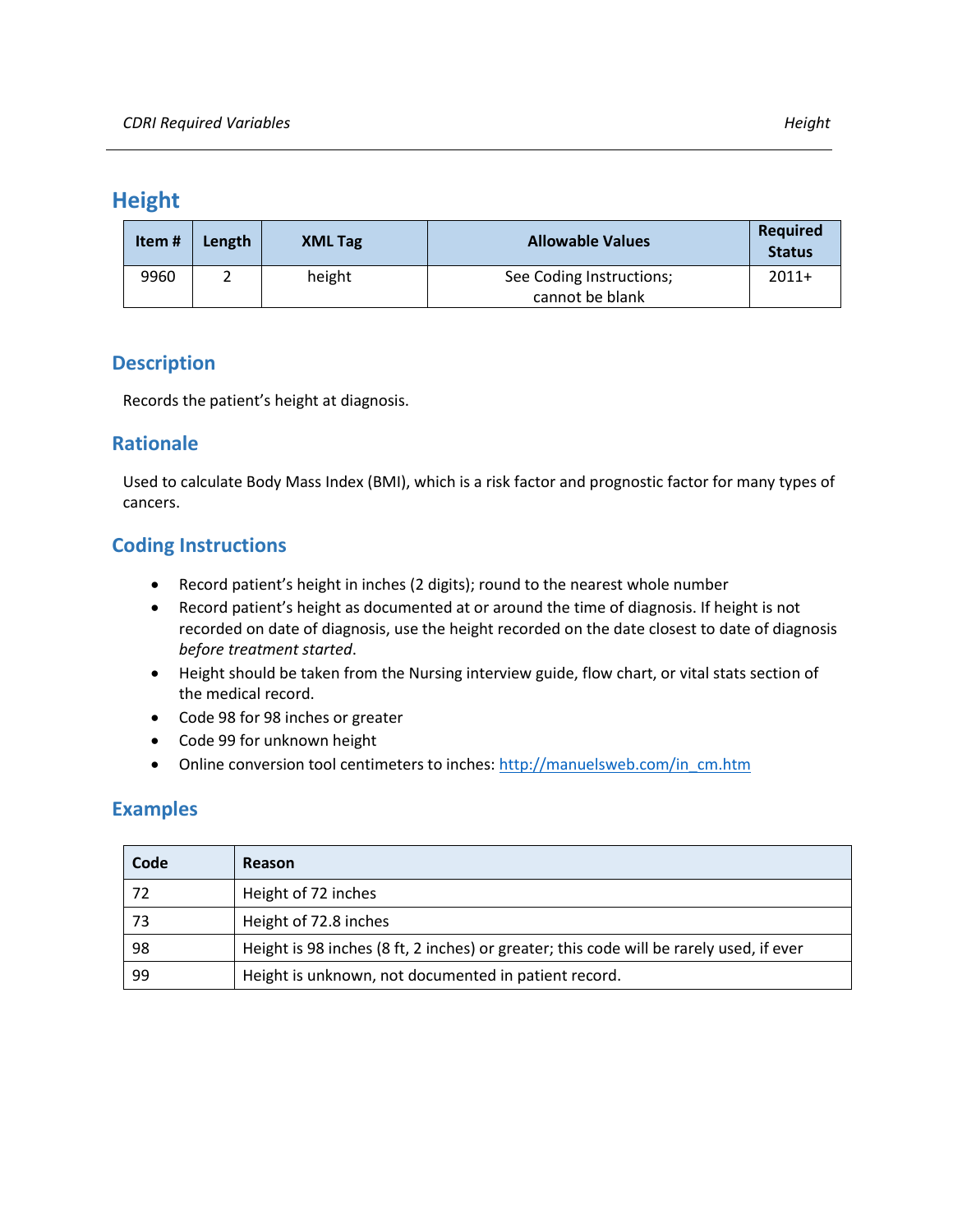### <span id="page-23-0"></span>**Weight**

| Item# | Length | <b>XML Tag</b> | <b>Allowable Values</b>                     | <b>Required</b><br><b>Status</b> |
|-------|--------|----------------|---------------------------------------------|----------------------------------|
| 9961  |        | weight         | See Coding Instructions; cannot<br>be blank | $2011+$                          |

### **Description**

Records the patient's weight at diagnosis.

### **Rationale**

Used to calculate Body Mass Index (BMI), which is a risk factor and prognostic factor for many types of cancers.

### **Coding Instructions**

- Record patient's weight in pounds (3 digits); round to the nearest whole number. For weights less than 100 pounds, precede with a zero.
- Record patient's weight as documented at or around the time of diagnosis. If weight is not recorded on date of diagnosis, use the weight recorded on the date closest to date of diagnosis *before treatment started*.
- Weight should be taken from the Nursing interview guide, flow chart, or vital stats section of the medical record.
- Code 998 for 998 pounds or greater
- Code 999 for unknown height
- Online conversion tool kilograms to pounds: [http://manuelsweb.com/kg\\_lbs.htm](http://manuelsweb.com/kg_lbs.htm)

### **Examples**

| Code | Reason                                                                  |
|------|-------------------------------------------------------------------------|
| 051  | Weight of 51 pounds                                                     |
| 175  | Weight of 174.6 pounds                                                  |
| 998  | Weight is 998 pounds or greater; this code will be rarely used, if ever |
| 999  | Weight is unknown, not documented in patient record.                    |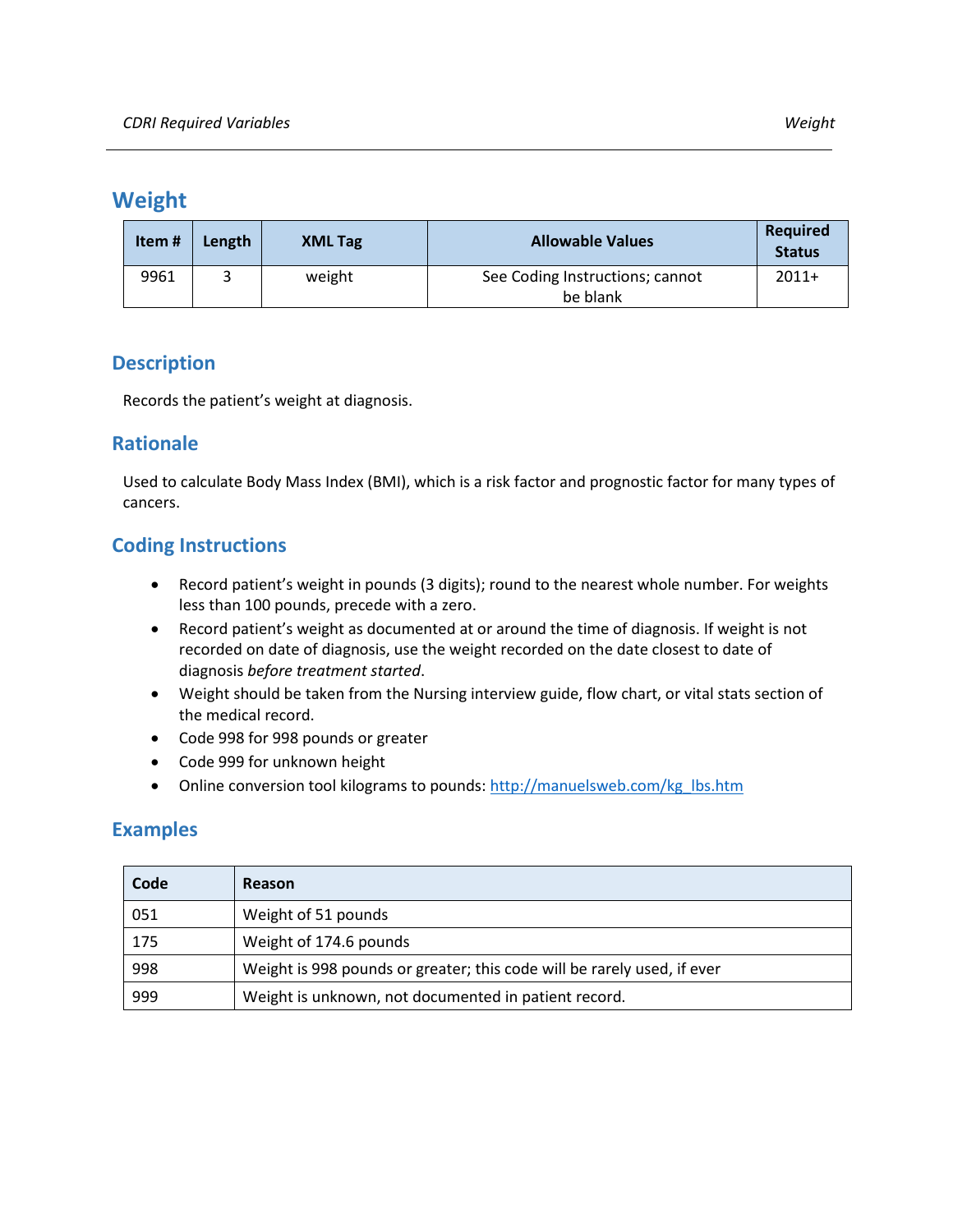# <span id="page-24-0"></span>**Tobacco Use - Cigarettes**

| Item# | Length | <b>XML Tag</b>       | <b>Allowable Values</b>         | <b>Required</b><br><b>Status</b> |
|-------|--------|----------------------|---------------------------------|----------------------------------|
| 9965  |        | tobaccoUseCigarettes | $0,1,2,3,4,9$ ; cannot be blank | $2011+$                          |

### **Description**

Records the patient's use of cigarettes.

### **Rationale**

Tobacco use is a risk factor for many types of cancers and can affect treatment outcomes.

- Tobacco use should be recorded from nursing interview guide, flow chart, vital stats or nursing assessment section of the medical record.
- If medical record only indicates "no" use, code 9 Unknown rather than 0 Never used.
- If medical record indicates "none" code 0 Never used.

| Code | Reason                                                       |
|------|--------------------------------------------------------------|
|      | Never used                                                   |
|      | Current user (i.e., current user as of date of diagnosis)    |
|      | Former user, quit within 1 yr. of date of diagnosis          |
|      | Former user, quit more than 1 yr. prior to date of diagnosis |
| 4    | Former user, unknown when quit                               |
|      | Unknown/not stated/no smoking specifics provided             |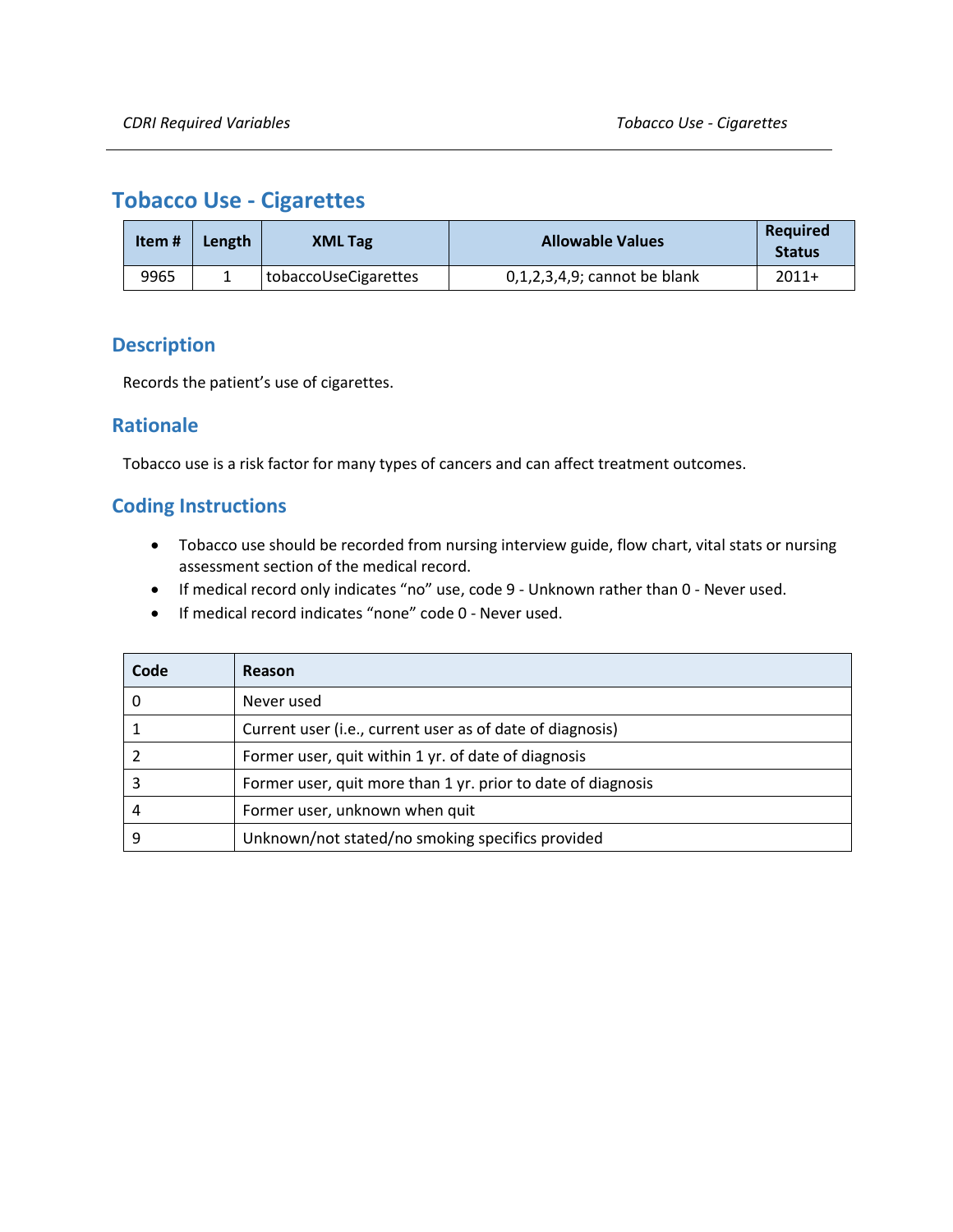## <span id="page-25-0"></span>**Tobacco Use – Other Smoked Products**

| Item# | Length | <b>XML Tag</b>       | <b>Allowable Values</b>            | Required<br><b>Status</b> |
|-------|--------|----------------------|------------------------------------|---------------------------|
| 9966  |        | tobaccoUseOtherSmoke | $0,1,2,3,4,9$ ; cannot be<br>blank | $2011+$                   |

### **Description**

Records the patient's use of other types of smoked tobacco products (e.g. pipes, cigars, kreteks, etc.).

### **Rationale**

Tobacco use is a risk factor for many types of cancers and can affect treatment outcomes.

- Tobacco use should be recorded from nursing interview guide, flow chart, vital stats or nursing assessment section of the medical record.
- If medical record only indicates "no" use, code 9 Unknown rather than 0 Never used.
- If medical record indicates "none" code 0 Never used.

| Code | Reason                                                       |
|------|--------------------------------------------------------------|
|      | Never used                                                   |
|      | Current user (i.e., current user as of date of diagnosis)    |
|      | Former user, quit within 1 yr. of date of diagnosis          |
|      | Former user, quit more than 1 yr. prior to date of diagnosis |
| 4    | Former user, unknown when quit                               |
|      | Unknown/not stated/no smoking specifics provided             |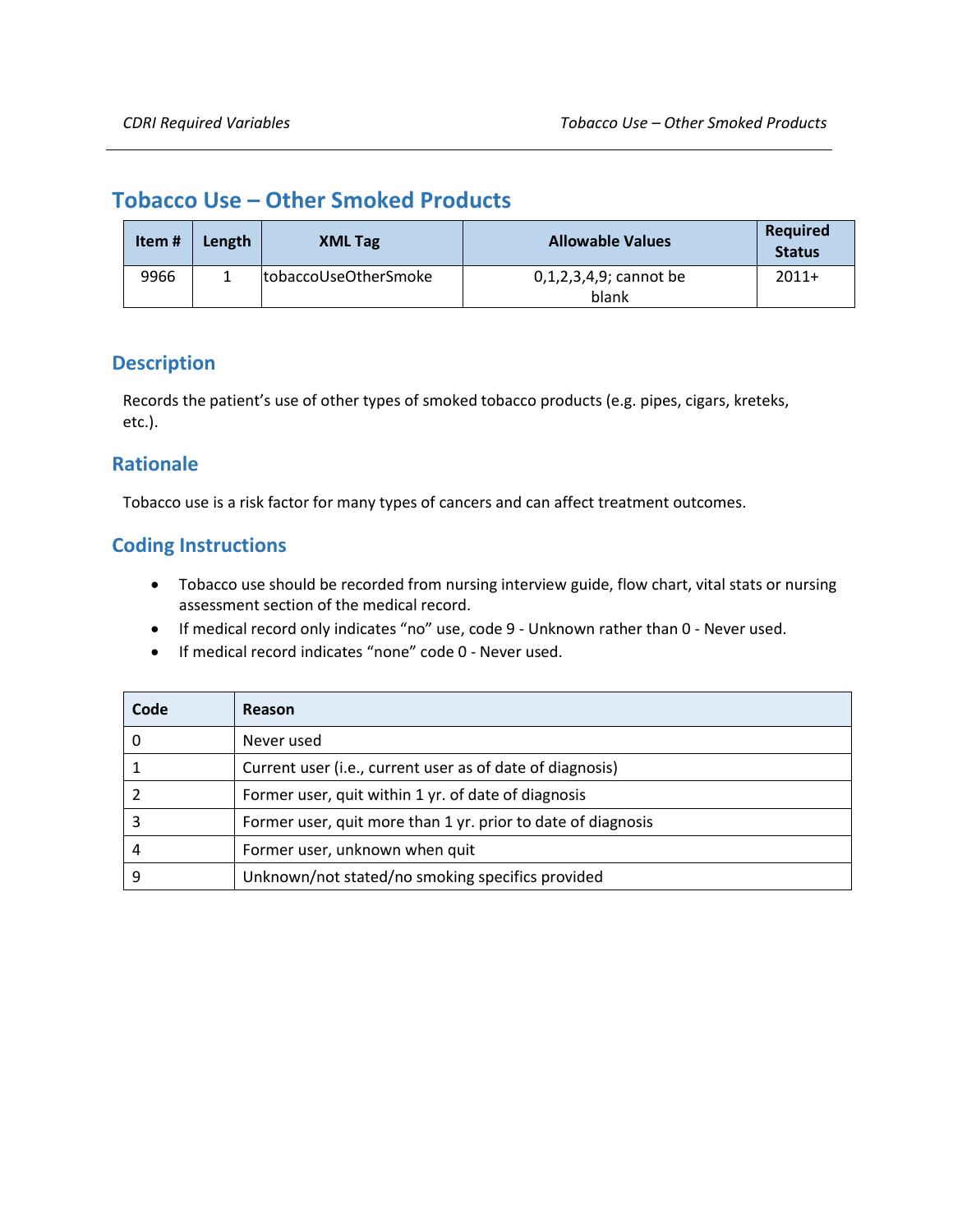## <span id="page-26-0"></span>**Tobacco Use – Smokeless Tobacco**

| Item# | Length | <b>XML Tag</b>      | <b>Allowable Values</b>            | <b>Required</b><br><b>Status</b> |
|-------|--------|---------------------|------------------------------------|----------------------------------|
| 9967  |        | tobaccoUseSmokeless | $0,1,2,3,4,9$ ; cannot be<br>blank | $2011+$                          |

### **Description**

Records the patient's use smokeless tobacco products (e.g. chewing tobacco, snuff, etc.).

### **Rationale**

Tobacco use is a risk factor for many types of cancers and can affect treatment outcomes.

- Tobacco use should be recorded from nursing interview guide, flow chart, vital stats or nursing assessment section of the medical record.
- If medical record only indicates "no" use, code 9 Unknown rather than 0 Never used.
- If medical record indicates "none" code 0 Never used.

| Code | Reason                                                       |
|------|--------------------------------------------------------------|
|      | Never used                                                   |
|      | Current user (i.e., current user as of date of diagnosis)    |
|      | Former user, quit within 1 yr. of date of diagnosis          |
|      | Former user, quit more than 1 yr. prior to date of diagnosis |
| 4    | Former user, unknown when quit                               |
|      | Unknown/not stated/no smoking specifics provided             |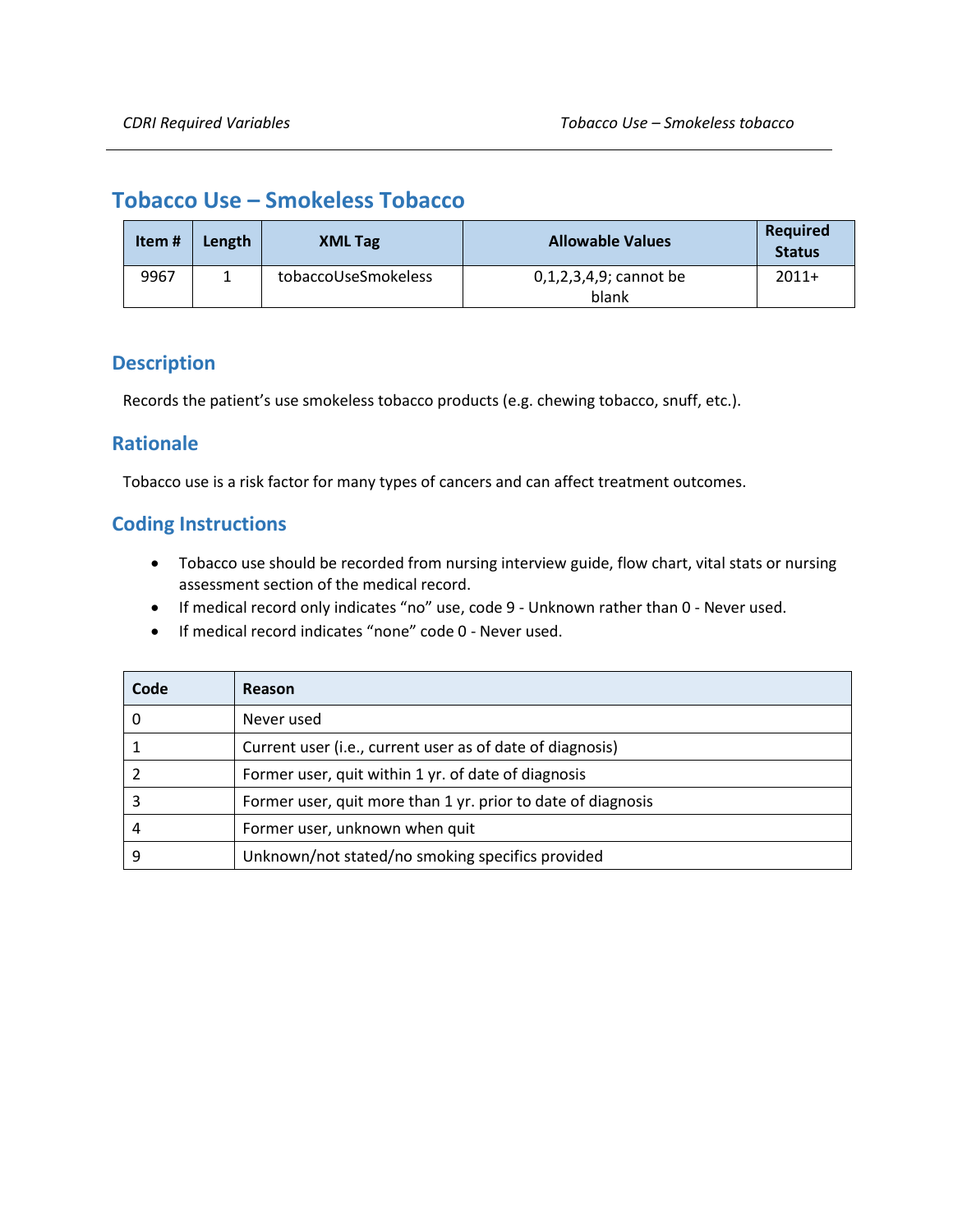## <span id="page-27-0"></span>**Tobacco Use – NOS**

| Item# | Length | <b>XML Tag</b> | <b>Allowable Values</b>            | <b>Required</b><br><b>Status</b> |
|-------|--------|----------------|------------------------------------|----------------------------------|
| 9968  |        | tobaccoUseNos  | $0,1,2,3,4,9$ ; cannot be<br>blank | $2011+$                          |

### **Description**

Records the patient's use of tobacco products when the specific type is not known.

### **Rationale**

Tobacco use is a risk factor for many types of cancers and can affect treatment outcomes.

- If you have recorded specific type(s) of tobacco use in items 9965, 9966, and 9967, code this variable as 0 – Not applicable.
- Tobacco use should be recorded from nursing interview guide, flow chart, vital stats or nursing assessment section of the medical record.
- If medical record only indicates "no" use, code 9 Unknown rather than 0 Never used.
- If medical record indicates "none" code 0 Never used.

| Code | Reason                                                       |
|------|--------------------------------------------------------------|
|      | Never used; not applicable                                   |
|      | Current user (i.e., current user as of date of diagnosis)    |
|      | Former user, quit within 1 yr. of date of diagnosis          |
|      | Former user, quit more than 1 yr. prior to date of diagnosis |
| 4    | Former user, unknown when quit                               |
|      | Unknown/not stated/no smoking specifics provided             |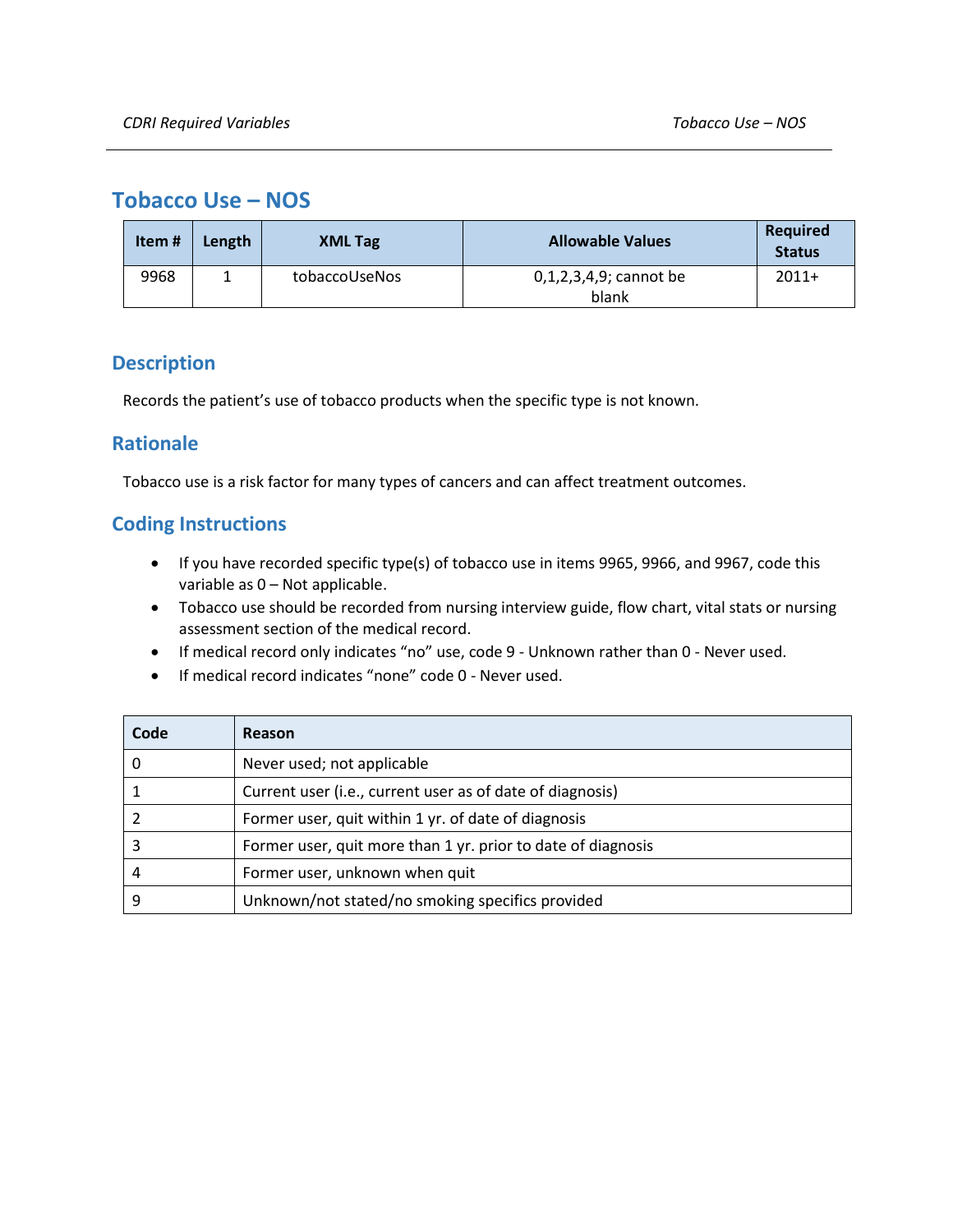# <span id="page-28-0"></span>**Do Not Contact**

| Item# | Length | <b>XML Tag</b> | <b>Allowable Values</b> | <b>Required</b><br><b>Status</b> |
|-------|--------|----------------|-------------------------|----------------------------------|
| 9983  |        | doNotContact   | 1 or blank              | All Years                        |

### **Description**

Flag indicating whether patient can be contacted

### **Rationale**

CDRI on occasion facilitates patient contact for IRB approved research studies. This field filters out patients who have indicated they do not want to be contacted for research studies or for any other reason.

### **Coding Instructions**

• Leave blank if there is no indication that the patient does not want to be contacted

| Code  | <b>Reason</b>                                      |
|-------|----------------------------------------------------|
| blank | No indication that patient should not be contacted |
|       | Do not contact the patient                         |